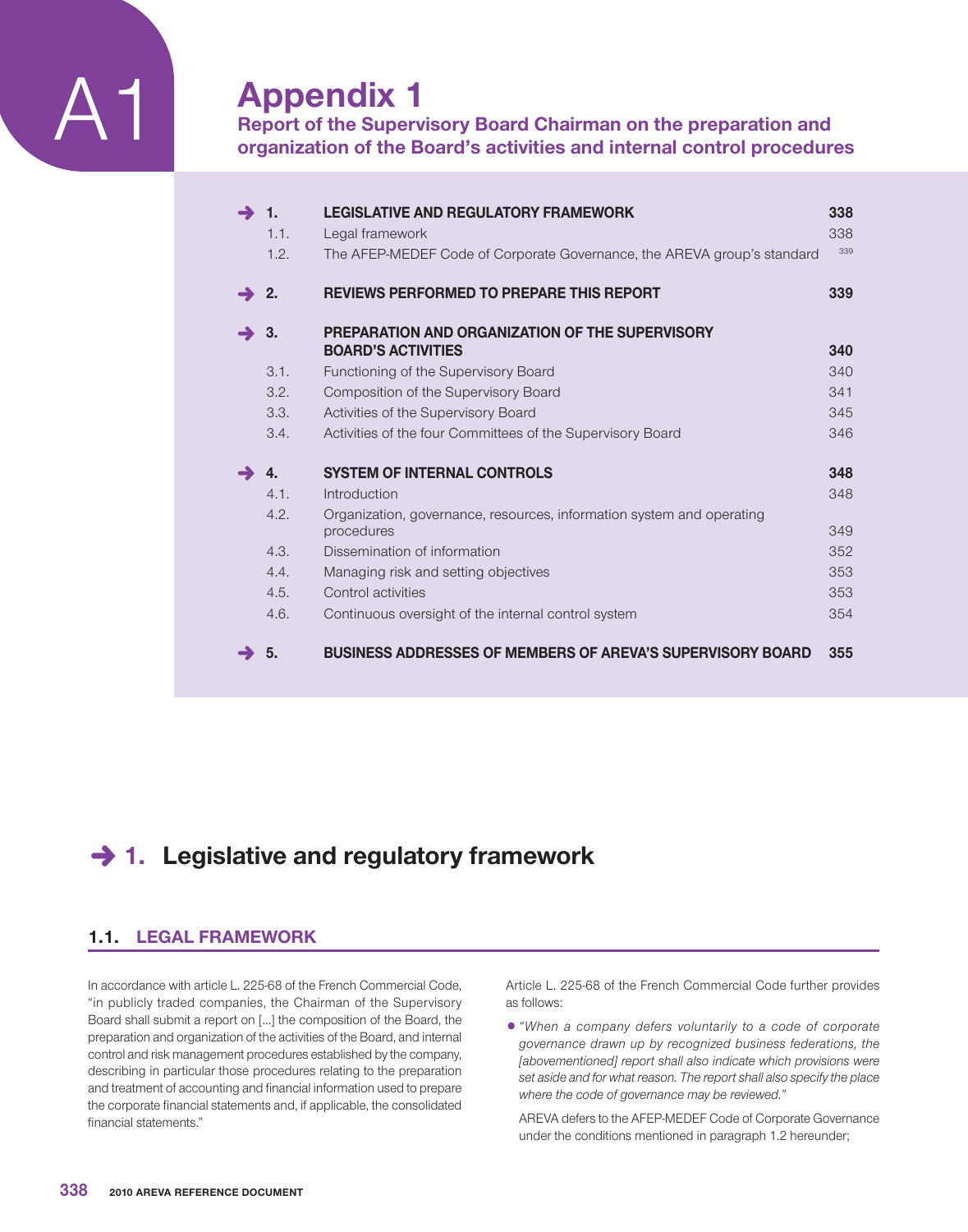1*"The [abovementioned] report shall also specify particular methods related to the participation of the shareholders in the Annual General Meeting or refer to the provisions of by-laws setting forth those methods."*

The by-laws of AREVA do not contain any particular provision such as double voting rights or statutory limits on the voting rights of shareholders. Shareholder rights at AREVA are therefore exercised according to common law, as noted in Chapter 21 of the Reference Document;

1*"Moreover, the [abovementioned] report presents the principles and rules decided upon by the Supervisory Board to determine compensation and benefits of any kind granted to corporate officers."*

This information appears in Chapter 15 of the Reference Document;

1*"The* [abovementioned] *report shall be approved by the Supervisory Board and made public."*

At the request of the Chairman of the Supervisory Board, this report was submitted to the Audit Committee for an opinion and to the Supervisory Board for approval on March 3, 2011, in accordance with the abovementioned provisions.

Concerning the organization and functioning of the Audit Committee set up by the Supervisory Board, the AREVA group already relies heavily on the principles and provisions of French governmental order no. 2008-1278 of December 8, 2008 transposing the European Community directive 2006/43/EC of May 17, 2006 concerning Statutory Auditors, which order shall be fully applicable in the particular case of AREVA beginning in fiscal year 2012, in accordance with the provisions of article 21 of said order.

# **1.2. THE AFEP-MEDEF CODE OF CORPORATE GOVERNANCE, THE AREVA GROUP'S STANDARD (1)**

As mentioned above, the AREVA group defers to the AFEP-MEDEF Code of Corporate Governance for publicly traded companies of April 2010, with certain adjustments.

The adjustments to the AFEP-MEDEF Code of Corporate Governance are warranted by the distribution of the company's share capital. Given the very strong concentration of share ownership, the Supervisory Board has not yet performed a self-assessment. Likewise, the provision pertaining to members of the Supervisory Board holding "a significant number of shares" is irrelevant in this case.

Concerning the recommendation of April 2010 on the representation of women in Boards of Directors, AREVA will endeavor to comply, particularly during renewals of terms of service scheduled to expire in 2011.

In doing so, the group will also anticipate implementation of the provisions of the French law of January 27, 2011 on the balanced representation of men and women in Boards of Directors and Supervisory Boards and on equal access to employment, which will require members of each sex to be members of the boards in a proportion equal to or greater than 20% starting January 1, 2014 and 40% starting January 1, 2017.

Regarding the terms of service of the directors, the five-year terms for directors elected by the Annual General Meeting of Shareholders and by the company's employees ensure greater stability of directors, as is fitting for the long business cycles of the nuclear industry. This is consistent with the maximum term of six years under the law.

# **→ 2. Reviews performed to prepare this report**

This report was prepared based solely on information provided to the Chairman of the Supervisory Board by the Executive Board and the functional departments it coordinates in connection with the annual review of internal control procedures and various meetings of the Supervisory Board and its committees.

The Chairman of the Supervisory Board received the comments of the Internal Audit and the Joint Statutory Auditors on internal controls and asked Management to implement the corresponding action plans.

The work and reviews related to the preparation of this report were submitted to the council of Statutory Auditors.

*<sup>(1)</sup> The Code is available on the MEDEF website (www.medef.fr).*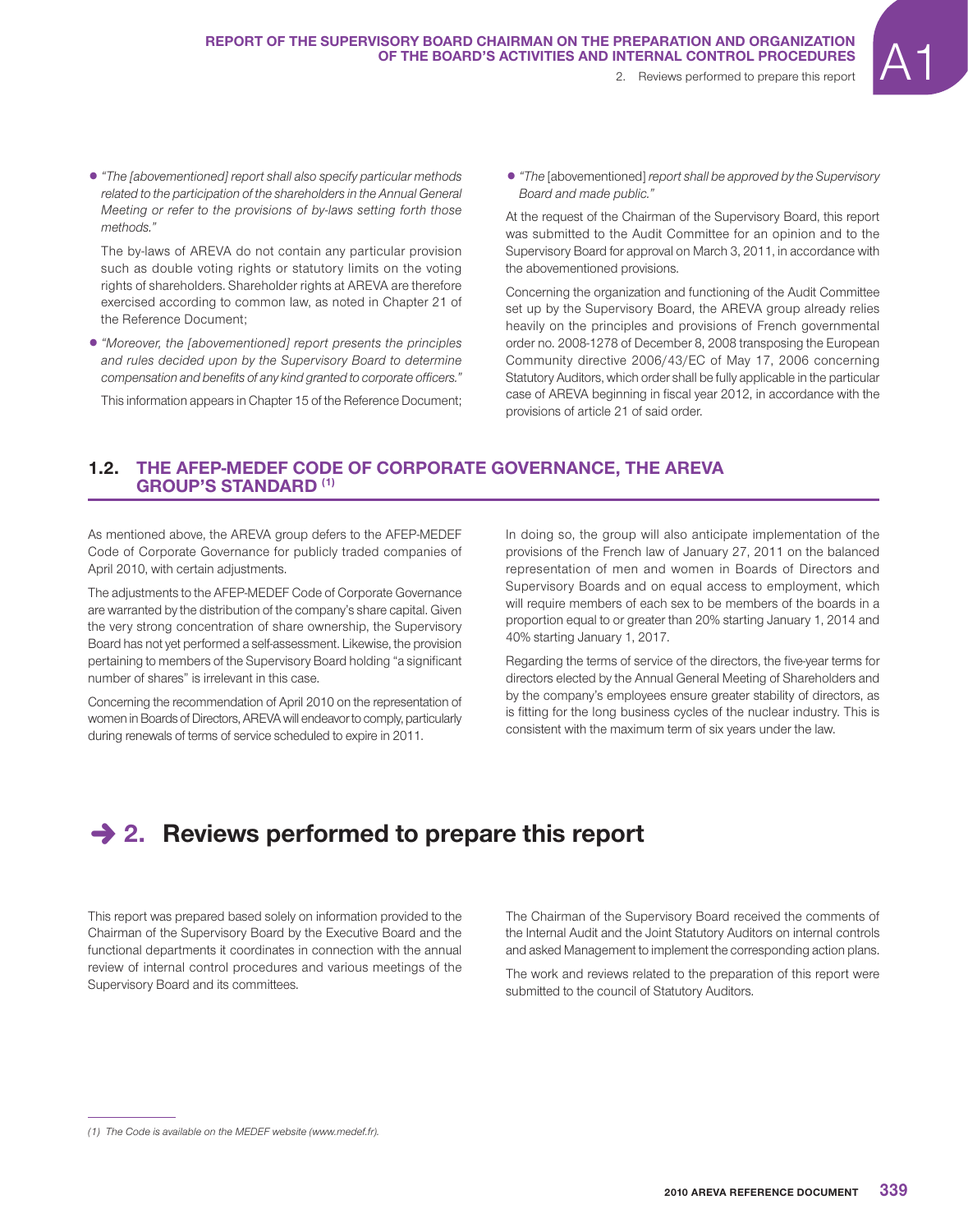3. Preparation and organization of the Supervisory Board's activities *3.1. Functioning of the Supervisory Board*

# **→ 3. Preparation and organization of the Supervisory Board's activities**

# **3.1. FUNCTIONING OF THE SUPERVISORY BOARD**

The Supervisory Board, whose functioning is specified in the rules of procedure (1), exercises ongoing control of the Executive Board's management of AREVA. The Executive Board regularly informs the Supervisory Board of the business and operations of AREVA and the AREVA group through quarterly reports. The Supervisory Board performs such verifications and procedures as it deems necessary.

The Supervisory Board appoints the Chairman and members of the Executive Board. The Supervisory Board may recommend the dismissal of Executive Board members to the Annual General Meeting of Shareholders. The Supervisory Board may call meetings of the General Meeting of Shareholders.

The Supervisory Board meets at least once quarterly at the corporate office or any other place indicated in the notice of meeting issued by the Chairman, or by the Vice Chairman in the absence of the former, to review the Executive Board's report.

For decisions of the Supervisory Board to be valid, at least half of the members must be present. Decisions are made on a majority vote of the members present or represented. In the event of a tie vote, the Chairman of the meeting casts the deciding vote.

The Supervisory Board submits its comments on the Executive Board's report and on the financial statements to the Annual General Meeting of Shareholders.

The Supervisory Board is not limited to a supervisory function; it also delegates authority to the Executive Board to conduct transactions that the Executive Board cannot accomplish without such authorization. It reviews the overall strategy for AREVA and for the group. Supervisory Board approval is required for annual budgets and multiyear plans for AREVA, its direct subsidiaries and the group, and for any transaction at the subsidiary level contemplated by article 22-2 of the by-laws.

Pursuant to article 22-2 of the by-laws, the following Executive Board decisions are subject to prior approval by the Supervisory Board when they involve an amount exceeding 80 million euros:

**(i)** the issuance of securities, regardless of type, that may have an impact on share capital;

- **(ii)** significant decisions on opening establishments in France and abroad, either directly (through the creation of an establishment or a direct or indirect subsidiary), or by acquiring an equity interest; similar approval is required for decisions to close such establishments;
- (iii) significant operations that may affect the group's strategy and modify its financial structure or scope of business;
- **(iv)** acquisitions, increases or sales of equity interests in any company, existing or to be established;
- **(v)** exchanges of goods, securities or assets, with or without cash payment, excluding cash management operations;
- **(vi)** acquisitions of real estate;
- **(vii)** settlements, agreements or transactions relating to disputes;
- **(viii)** decisions pertaining to loans, borrowings, credit and advances; and
- **(ix)** acquisitions and disposals of any receivables by any means.

In addition, proposals by the Executive Board for allocations of earnings for the year are subject to the prior approval of the Supervisory Board.

On July 3, 2001, the Supervisory Board authorized the Executive Board to carry out certain transactions, up to the following amounts:

- $\bullet$  disposals of real property up to 30 million euros;
- 1provision of collateral to secure corporate commitments, up to 80 million euros per year in the aggregate, provided that no single commitment exceeds 30 million euros.

The Supervisory Board regularly updates its rules of procedure, which stipulate in particular:

- $\bullet$  the establishment and functioning of the four committees described below;
- rules for preparing Supervisory Board deliberations;
- conditions for establishing the schedule of Supervisory Board meetings; and
- 1resources at the disposal of Supervisory Board members elected by the employees.

<sup>(1)</sup> The rules of procedure of the Supervisory Board may be reviewed at the company's corporate office 33, rue La Fayette, 75009 Paris, France.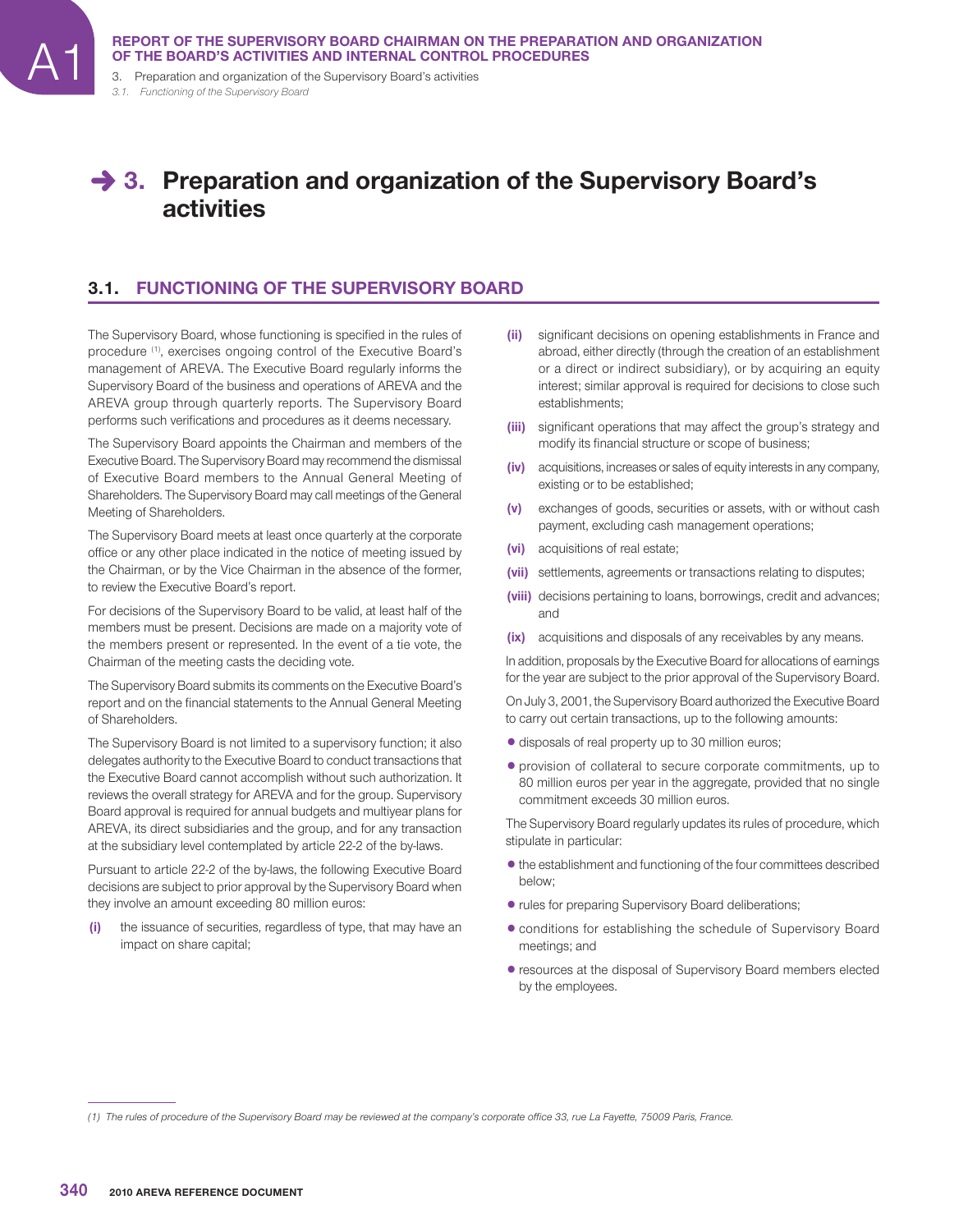*3.2. Composition of the Supervisory Board*

# **3.2. COMPOSITION OF THE SUPERVISORY BOARD**

The members of the Supervisory Board are appointed by the shareholders and by holders of voting right certificates, except for employee-elected members of the Board and representatives of the French State.

The Supervisory Board consists of at least 10 and no more than 18 members, including three members elected by company personnel, as described below, and representatives of the French State designated pursuant to article 51 of French law no. 96-314 of April 12, 1996. The three members representing company personnel are elected by an electoral college consisting of engineers and managers (one member) and by an electoral college consisting of the other employees (two members).

The members of the Supervisory Board serve for a term of five years. The duties of a member of the Supervisory Board not elected by company personnel expire at the end of the Annual General Meeting of Shareholders held during the year of expiration of his or her term, convened to approve the financial statements of the previous year.

The General Meeting of Shareholders may dismiss members of the Supervisory Board, other than members representing the French State and members elected by company personnel. The duties of a member elected by company personnel expire upon announcement of the results of elections, which AREVA must organize according to the by-laws, or upon the end of said member's employment contract or his or her dismissal, as provided by laws or regulations in effect at the time of the dismissal.

Only natural persons may be elected by company employees to serve as members of the Supervisory Board. Members of the Supervisory Board not elected by company employees may be natural persons or corporate entities.

Except as provided by French law, each member of the Supervisory Board must own at least one share of the company.

The Supervisory Board elects a Chairman and a Vice Chairman from among its members who are charged with convening the Board and conducting meetings, with the Vice Chairman fulfilling these functions in the event of the Chairman's absence or inability to do so. The Chairman and Vice Chairman are natural persons.

As of December 31, 2010, the Supervisory Board consists of 15 members, including 5 – Mr. Jean-Cyril Spinetta, Mr. René Ricol, Mrs. Guylaine Saucier, Mr. François David and Mr. Oscar Fanjul – who are considered independent by the Supervisory Board.

#### **MEMBERS APPOINTED BY THE SHAREHOLDERS**

#### **Jean-Cyril Spinetta (age 67)**

Mr. Jean-Cyril Spinetta was appointed to the Supervisory Board and appointed Chairman of the Supervisory Board by the Board at its meeting of April 30, 2009 to replace Mr. Frédéric Lemoine, who had resigned. His appointment was confirmed by the Annual General Meeting of Shareholders of April 29, 2010. His term will expire at the Annual General Meeting of Shareholders convened in 2011 to approve the financial statements for the year ended December 31, 2010.

Jean-Cyril Spinetta, Chairman of the Board of Directors of Air France-KLM and Air France, holds an advanced degree in public law and is a graduate of Institut d'études politiques de Paris. He is an alumnus of the École nationale d'administration.

#### **Other offices held**

- Director of Alcatel Lucent:
- Director of Saint Gobain:
- Director of Alitalia CAI (Italy);
- Member of the Advisory Board of Paris Europlace;
- Member of the Board of Governors of the International Air Transport Association (IATA) (Canada).

#### **Other offices held during the past five years**

- 1Director (representing the French State) of GDF SUEZ until November 2009;
- Director (representing the French State) of La Poste until April 2009;
- 1CEO of Air France-KLM and of Air France until December 2008;
- Director of Unilever (United Kingdom) until July 2007;
- 1Director of Alitalia (Italy) until January 2007.

#### **Bernard Bigot (age 60)**

Mr. Bernard Bigot was appointed member and Vice Chairman of the Supervisory Board on February 5, 2009 to replace Mr. Alain Bugat, who had resigned. The Annual General Meeting of Shareholders ratified his appointment on April 30, 2009. His term will expire at the Annual General Meeting of Shareholders convened in 2011 to approve the financial statements for the year ended December 31, 2010.

Bernard Bigot is Administrator General and Chairman of the Board of Directors of the Commissariat à l'énergie atomique. He is a graduate of École normale supérieure of Saint Cloud, holder of the *agrégation*  in physical sciences and PhD in chemistry.

#### **Other offices held**

- Director representing the French State, on behalf of the minister of Industry, to the Board of Directors of AREVA NC;
- 1Chairman of the Board of Directors of the Institut national de la recherche pédagogique;
- Chairman of the Fondation de la Maison de la Chimie :
- Vice Chairman of the Fondation Jean Dausset CEPH.

#### **Other offices held during the past five years**

• None.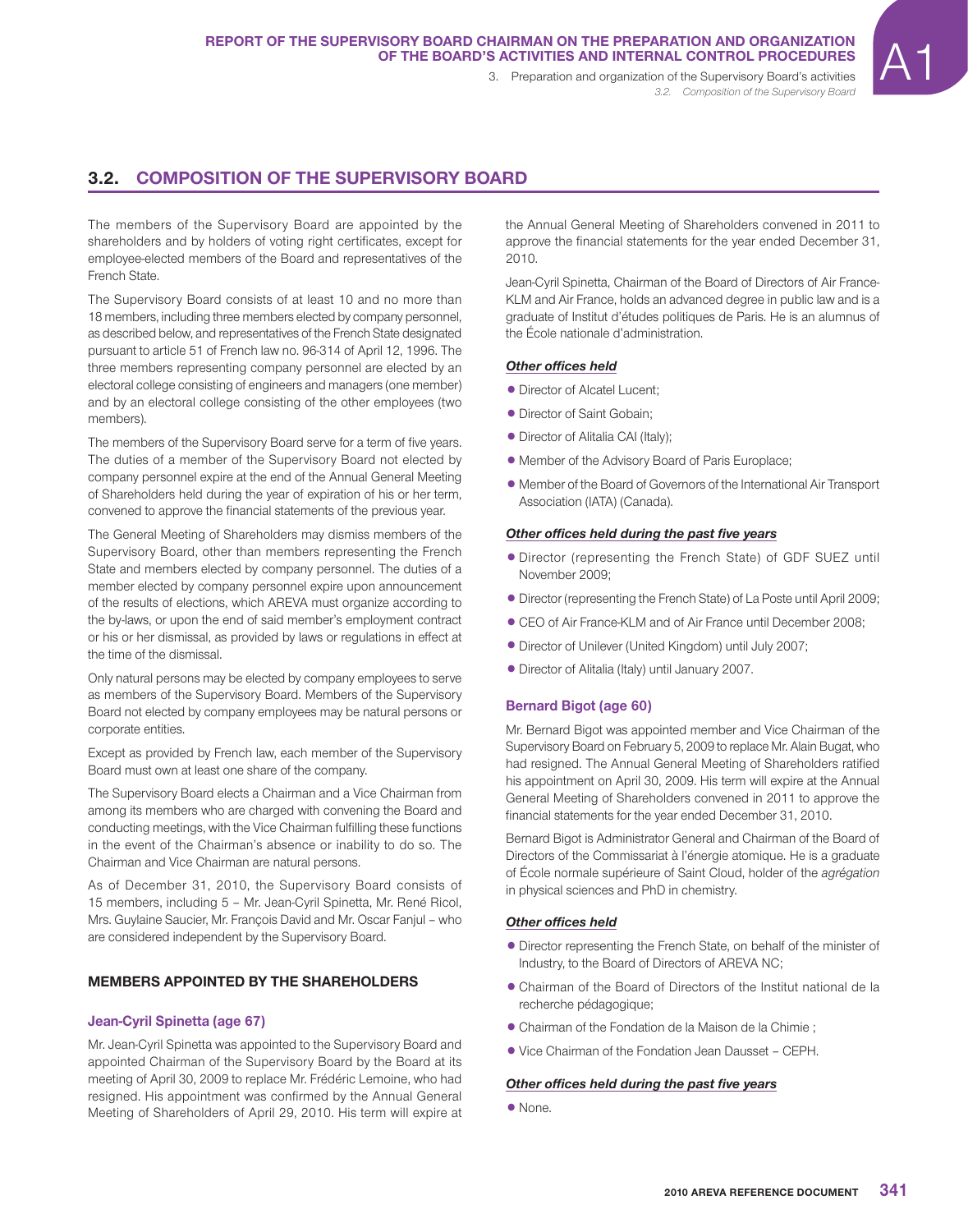3. Preparation and organization of the Supervisory Board's activities *3.2. Composition of the Supervisory Board*

## **Christophe Béhar (age 53)**

Mr. Christophe Béhar was appointed to the Supervisory Board at the latter's meeting of April 29, 2010, to replace Mr. Pradel, who had stepped down. His appointment was ratified by the General Meeting of Shareholders of December 23, 2010 and his term will end at the Annual General Meeting of Shareholders convened in 2011 to approve the financial statements for the year ended December 31, 2010.

Christophe Béhar is Director of Nuclear Energy at the Commissariat à l'énergie atomique. He is a graduate of École Centrale de Paris and holds the rank of *ingénieur*.

## **Other offices held**

- 1Permanent representative of the Commissariat à l'énergie atomique to the Board of Grand équipement national de calcul intensif (GENCI) and of AREVA TA;
- 1Director of Société des techniques en milieu ionisant (STMI) ;
- 1Representative of France to the Joint Research Centre (European Commission).

## *Commissariat à l'énergie atomique* **et aux énergies alternatives (CEA), represented by Christophe Gegout**

The Commissariat à l'énergie atomiquewas appointed to the Supervisory Board by the General Meeting of Shareholders on September 3, 2001. Its term expired at the end of the Annual General Meeting of Shareholders convened to approve the financial statements for the year ended December 31, 2005 and was renewed by the Annual General Meeting of Shareholders held on May 2, 2006. Its term will expire at the Annual General Meeting of Shareholders convened in 2011 to approve the financial statements for the year ended December 31, 2010.

The Commissariat à l'énergie atomique is represented by Mr. Christophe Gegout (age 34), who is a graduate of Institut d'Études Politiques de Paris and an alumnus of École polytechnique and of École nationale de la statistique et de l'administration. He is Chief Financial Officer and head of the Management Control and Information Systems division of the Commissariat à l'énergie atomique.

## **Other offices held by the CEA**

 $\bullet$  Director of CEA Investissement, of AREVA TA, of La Route des Lasers and of Minatec.

#### **Other offices held during the past five years**

• None.

## **Other offices held by Mr. Gegout**

- Chairman and Director of CEA Investissement;
- $\bullet$  Director of Co-Courtage Nucléaire (CCN);
- 1Permanent representative of the Commissariat à l'énergie atomique to the Board of Directors of FT1CI, of GIP DFT Minatec, and of GIP Sources HA.

#### **Other offices held during the past five years**

1 Member of the Supervisory Board of Emertec Gestion and of Avenium Consulting until February 2010.

# **François David (age 69)**

Mr. François David was appointed to the Supervisory Board by the Annual General Meeting of Shareholders on April 17, 2008. His term will expire at the end of the Annual General Meeting of Shareholders convened in 2013 to approve the financial statements for the year ended December 31, 2012.

Mr. François David is a graduate of Institut d'études politiques of Paris and École nationale d'administration. His duties as Chairman of Coface were renewed in 2007.

#### **Other offices held**

- Member of the Supervisory Board of Lagardère SCA;
- Director of Vinci and of Rexel;
- 1 Member of the Council of the Legion of Honor.

#### **Other offices held during the past five years**

• Director of EADS until April 2007.

# **Oscar Fanjul (age 61)**

Mr. Oscar Fanjul was appointed to the Supervisory Board by the Annual General Meeting of Shareholders on May 2, 2006. His term will expire at the Annual General Meeting of Shareholders convened in 2011 to approve the financial statements for the year ended December 31, 2010.

Oscar Fanjul holds a PhD in economics. He is Vice Chairman and President of Omega Capital.

## **Other offices held**

- Vice Chairman of the Board of Directors of Lafarge;
- 1Director of Marsh & McLennan Companies, of Acerinox and of Cibeles et Partex; Trustee of the International Accounting Standards Committee Foundation (IASC).

#### **Other offices held during the past five years**

- Director of the London Stock Exchange until July 2010;
- 1Director of Inmobiliaria Colonial until December 2007;
- Director of Unilever Plc until May 2006;
- Director of Tecnicas Reunidas until June 2005.

## **René Ricol (age 60)**

Mr. René Ricol was appointed as an independent member to the Supervisory Board at the latter's meeting of April 29, 2010, to replace Mr. Desmaret, who had stepped down. His appointment was ratified by the General Meeting of Shareholders of December 23, 2010 and his term will end at the Annual General Meeting of Shareholders convened in 2011 to approve the financial statements for the year ended December 31, 2010.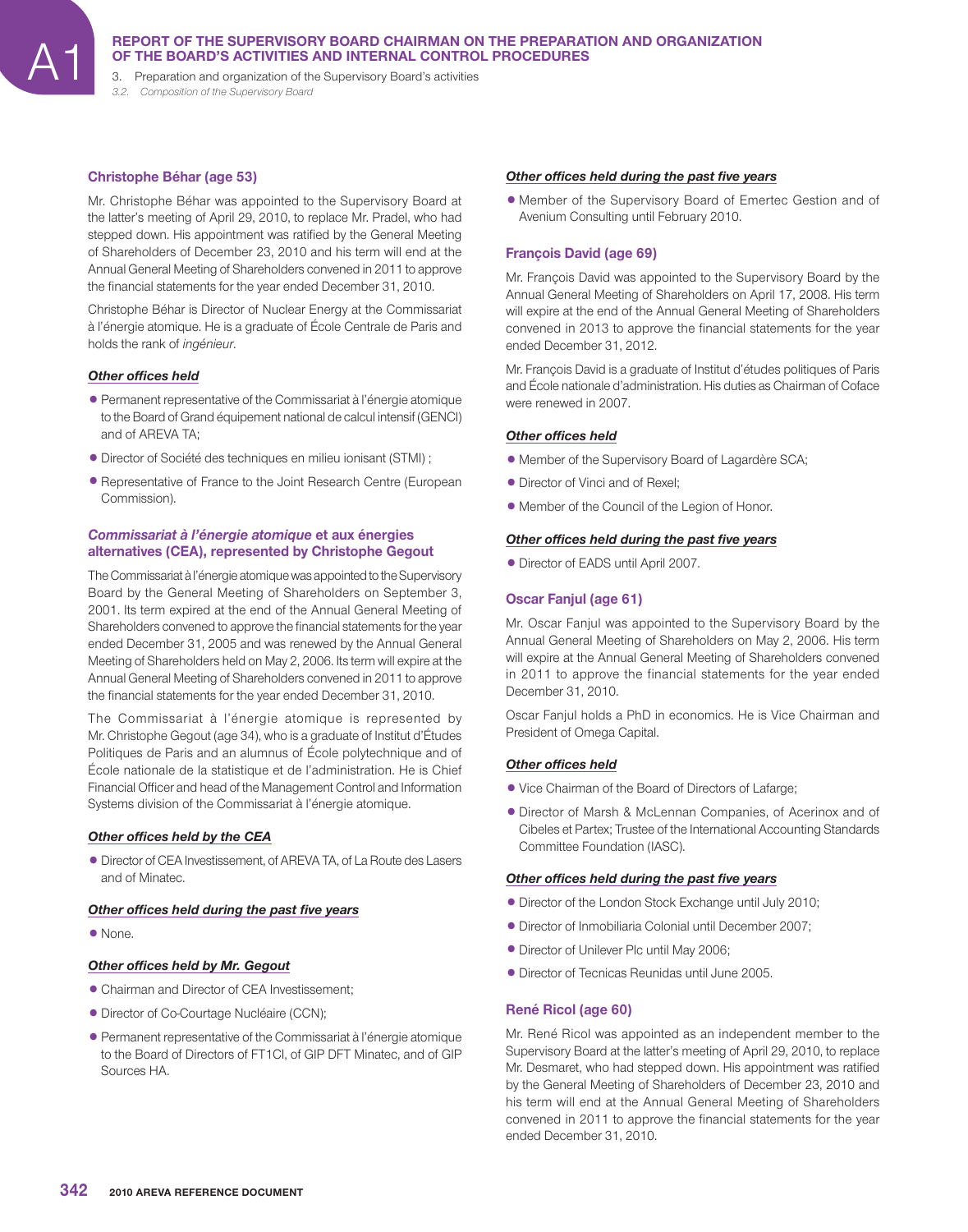*3.2. Composition of the Supervisory Board*

Mr. Ricol is a chartered accountant and registered auditor. He is also the current Commissioner General of Investment in charge of overseeing the execution of the national government investment plan *(grand emprunt national),* reporting to the Prime Minister of France.

#### **Other offices held**

• None.

#### **Other offices held during the past five years**

• None.

# **Guylaine Saucier (age 64)**

Mrs. Guylaine Saucier was appointed to the Supervisory Board by the Annual General Meeting of Shareholders on May 2, 2006. Her term will expire at the Annual General Meeting of Shareholders convened in 2011 to approve the financial statements for the year ended December 31, 2010.

Guylaine Saucier is a chartered accountant and a graduate of HEC Montreal.

## **Other offices held**

- Director of the Danone group, of Axa Canada, of the Bank of Montreal and of Wendel;
- Director of AREVA Canada Inc.

#### **Other offices held during the past five years**

- Director of Petro-Canada until 2009:
- Director of CHC Helicopter Corp until 2008;
- 1Director of Altran Technologies until February 2007;
- Director of Nortel Networks until 2005;
- Director of Tembec Inc. until 2005.

#### **MEMBERS REPRESENTING THE FRENCH STATE, APPOINTED BY MINISTERIAL ORDER**

#### **Jean-Dominique Comolli (age 62)**

Mr. Jean-Dominique Comolli was appointed to the AREVA Supervisory Board by ministerial order of September 15, 2010 in the capacity of State representative (*Journal Officiel* of September 22, 2010) to replace Mr. Bruno Bezard for the remainder of the latter's term. The Supervisory Board acknowledged Mr. Comolli's appointment on September 22, 2010.

Jean-Dominique Comolli, Commissioner with the *Agence des participations de l'état,* is a graduate of École nationale d'administration.

#### **Other offices held**

1 Member of the Boards of Directors, representing the French State, of Air France-KLM, of EDF, of France Télécom, of the *Fonds stratégique d'investissement* and of SNCF.

#### **Other offices held during the past five years**

- 1Chairman of the Board of Directors of Altadis until August 2010;
- 1Chairman of the Supervisory Board of Altadis Maroc until September 2010;
- 1Director of Calyon (now Crédit Agricole Corporate & Investment Bank) until August 2010;
- Director of Casino until September 2010;
- Vice Chairman of Imperial Tobacco until September 2010;
- Director of Pernod Ricard until September 2010;
- 1Chairman of the Board of Directors of Seita until September 2010;
- $\bullet$  Director of Logista until October 2008;
- Director of Aldeasa until April 2008.

#### **Pierre-Franck Chevet (age 49)**

Mr. Pierre-Franck Chevet was appointed representative of the French State to the Supervisory Board by ministerial order of March 1, 2007, published in the *Journal Officiel* on March 3, 2007. He replaces Mr. Dominique Maillard. His term will expire at the Annual General Meeting of Shareholders convened in 2011 to approve the financial statements for the year ended December 31, 2010.

Pierre-Franck Chevet is a graduate of École Polytechnique and of the Paris Graduate School of Economics, Statistics and Finance (ENSAE), and holds the rank of *Ingénieur général* in the Corps des Mines. He is Director General of Energy and Climate reporting to the Ministry of Sustainable Development, Transport and Housing and the Ministry of the Economy, Finance and Industry.

#### **Other offices held**

- 1Director representing the French State to the Boards of Directors of GDF SUEZ, La Poste and the Institut Français du Pétrole;
- 1 Government Commissioner to the *Commission de régulation de l'énergie* (French energy regulation commission);
- 1 Government Commissioner to AREVA NC;
- 1 Government Commissioner to Andra;
- 1Director of the French Environment and Energy Management Agency (ADEME);
- Member of the Steering Committee of the International Energy Agency (IEA) and of the *Comité de l'énergie atomiqu*e (French atomic energy board).

#### **Other offices held during the past five years**

• None.

#### **Luc Rousseau (age 53)**

Mr. Luc Rousseau was appointed representative of the French State to the Supervisory Board by ministerial order of March 11, 2005, published in the *Journal Officiel* on March 25, 2005. He replaces Mr. Jean-Pierre Falque-Pierrotin. His term expired after the Annual General Meeting of Shareholders convened to approve the financial statements for the year ended December 31, 2005 and was renewed by ministerial order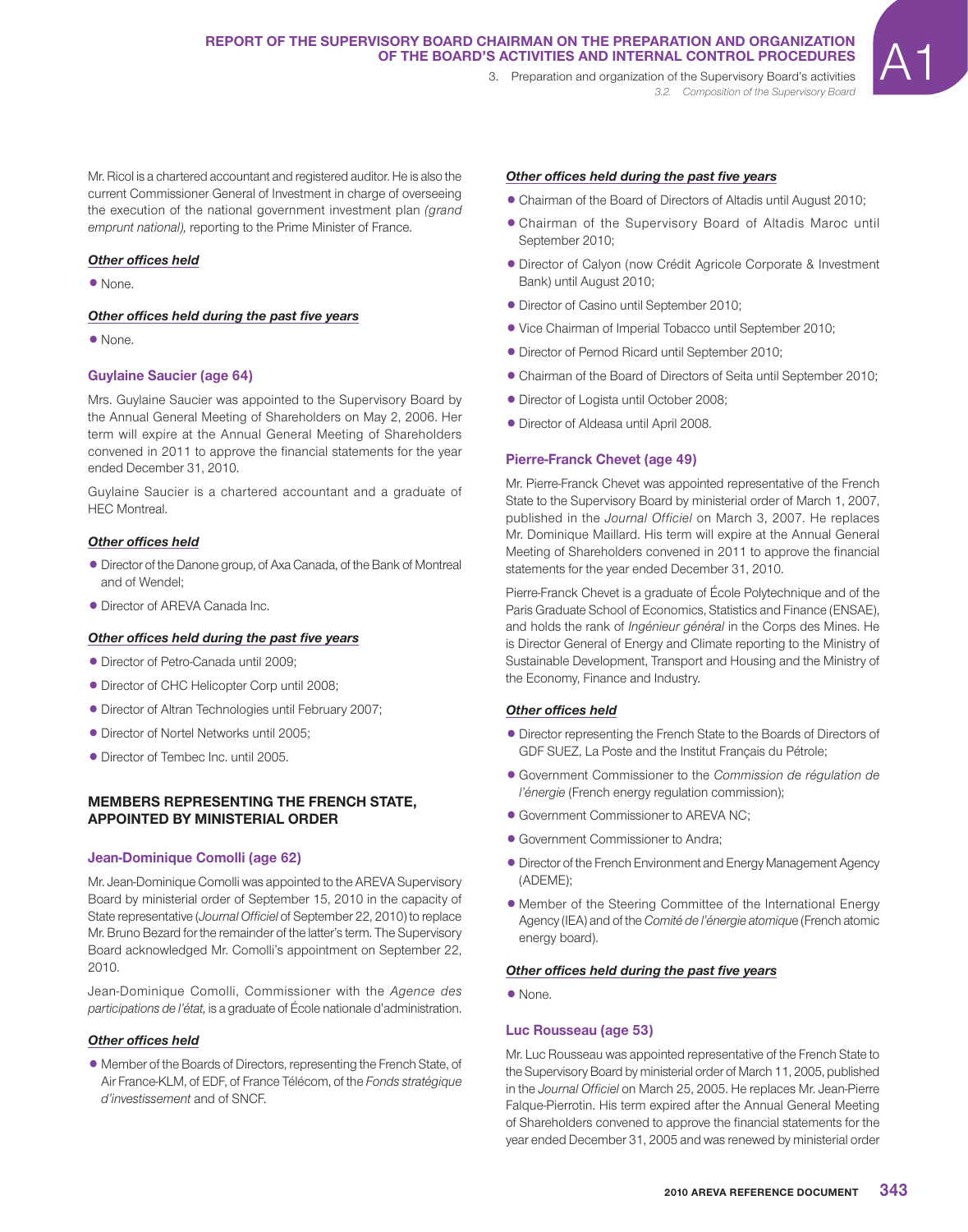3. Preparation and organization of the Supervisory Board's activities *3.2. Composition of the Supervisory Board*

of April 26, 2006, published in the *Journal Officiel* on May 11, 2006. His term will expire at the Annual General Meeting of Shareholders convened in 2011 to approve the financial statements for the year ended December 31, 2010.

Luc Rousseau is a graduate of École Polytechnique and holds the rank of *Ingénieur* in the Corps des Mines.

Mr. Rousseau is Director General of Competitiveness, Industry and Services at the Ministry of the Economy, Industry and Employment.

## **Other offices held**

- 1 Member of the *Comité de l'énergie atomique* (French atomic energy board);
- 1 Government Commissioner to La Poste and FT1CI;
- 1Representative of the French State to the Boards of Directors of the public institution OSEO, of the Palais de la Découverte, of the Cité des Sciences et de l'Industrie, and of *the Agence française des investissements internationaux* (Invest in France Agency);
- 1Director of the *Agence nationale de la recherche* (French National Research Agency), of the *Fonds stratégique d'investissement* (French strategic investment fund) and of Renault.

#### **Other offices held during the past five years**

- 1 Government Commissioner to Oseo Innovation until April 2009;
- 1 Government Commissioner to the Supervisory Board of the *Agence de l'innovation industrielle* (French industrial innovation agency) until December 2007.

## **Pierre Sellal (age 58)**

Mr. Pierre Sellal, Ambassador of France, was appointed representative of the French State to the Supervisory Board by ministerial order of April 10, 2009, published in *the Journal Officiel* on April 28, 2009. He replaces Mr. Gérard Errera. His term will expire at the Annual General Meeting of Shareholders convened in 2011 to approve the financial statements for the year ended December 31, 2010.

Pierre Sellal is a graduate in law and an alumnus of the École nationale d'administration. He is a former ambassador, former permanent representative of France to the European Union in Brussels, former Chief of Staff of Mr. Hubert Védrine and currently Secretary General of the French Ministry of Foreign Affairs and European Affairs.

## **Other offices held**

- 1Director of EDF, of École nationale d'administration, of *l'Audiovisuel extérieur* de la France (Audiovisual Outside France), of Cultures France, of the *Agence nationale des titres sécurisés* (French national agency of secure shares), of the *Commission de Récolement des*  dépôts d'œuvres d'art (commission of verification of registered works of art), and of the *Établissement de préparation et de réponse aux urgences sanitaires* (institution of planning and response to health emergencies);
- 1 Member of the *Comité de l'énergie atomique* (French atomic energy board);

1 Member of the Board of the l'*Institut du monde arabe* (Arab World Institute).

#### **Other offices held during the past five years**

1None.

#### **MEMBERS ELECTED BY AND REPRESENTING THE EMPLOYEES**

# **Jean-Claude Bertrand (age 59)**

Elected by the electoral college consisting of employees on May 28, 2002 in elections validated by the *Comité d'entreprise* (work council) on July 12, 2002. He took office at the Supervisory Board meeting held on July 25, 2002. His term was renewed following elections held on May 24, 2007 and will expire following elections to be held in 2012.

Mr. Bertrand is a program officer with the management team of the Tricastin site.

#### **Other offices held**

1None.

#### *Other offi ces held during the past fi ve years*

• Member of the Board of Directors of Alexis junior high school in Montélimar until September 2010.

# **Gérard Melet (age 53)**

Elected by the electoral college consisting of employees on May 28, 2002 in elections validated by the *Comité d'entreprise* (work council) on July 12, 2002. He took office at the Supervisory Board meeting held on July 25, 2002. His term was renewed following elections held on May 24, 2007 and will expire following elections to be held in 2012.

Mr. Melet is a program officer with the local economic development management team of AREVA NC.

## **Other offices held**

• None.

## **Other offices held during the past five years**

• None.

#### **Alain Vivier-Merle (age 62)**

Elected by the electoral college consisting of engineers and managers on June 20, 2002 in elections validated by the *Comité d'entreprise*  (work council) on July 12, 2002. He took office at the Supervisory Board meeting held on July 25, 2002.

Mr. Vivier-Merle is a marketing program officer for AREVA NP in Lyon.

#### **Other offices held**

- Chairman of the Supervisory Board of the Framépargne balanced fund;
- 1 Member of the Supervisory Board of the AREVA diversified balanced fund;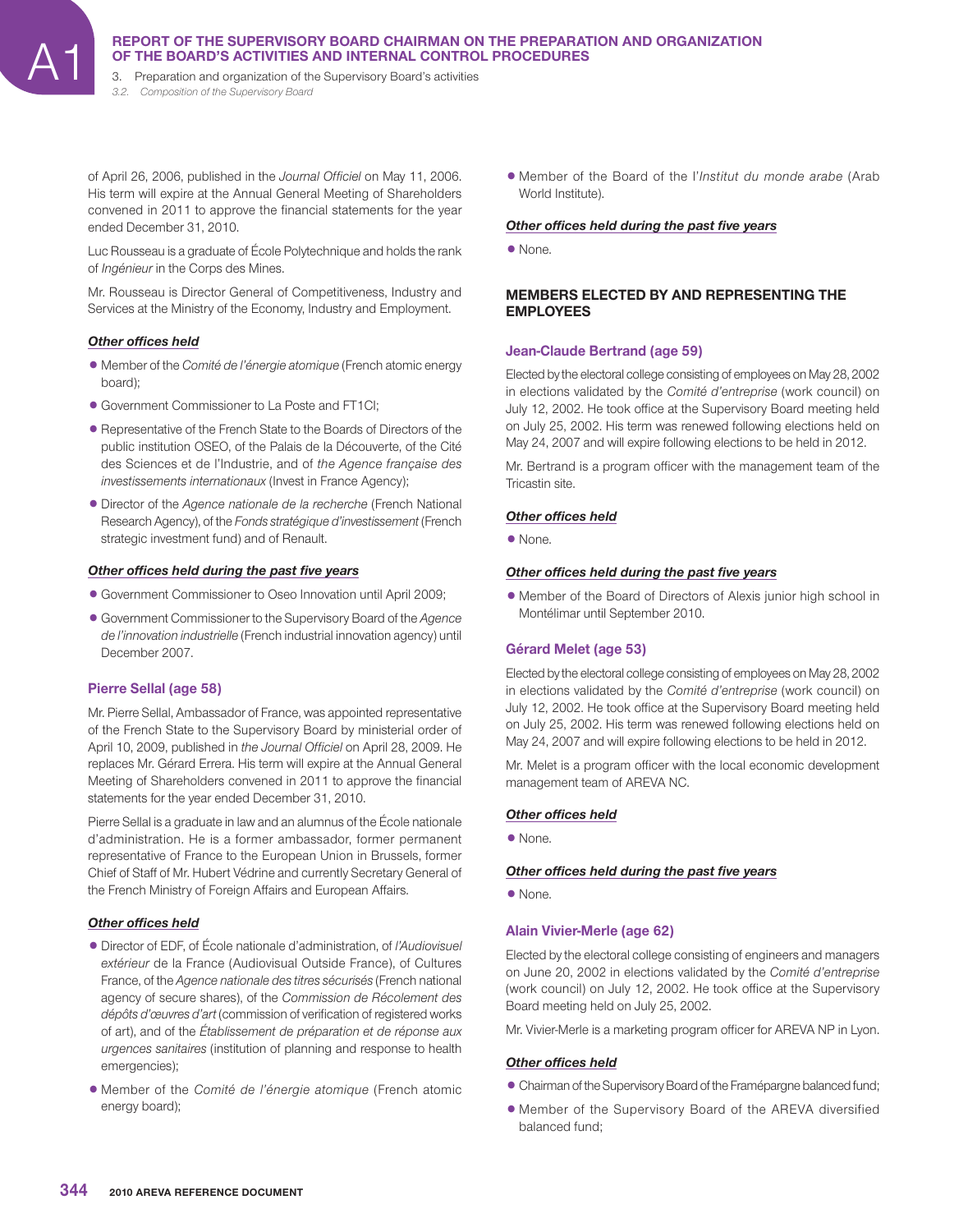# REPORT OF THE SUPERVISORY BOARD CHAIRMAN ON THE PREPARATION AND ORGANIZATION<br>OF THE BOARD'S ACTIVITIES AND INTERNAL CONTROL PROCEDURES<br>3. Preparation and organization of the Supervisory Board's activities **OF THE BOARD'S ACTIVITIES AND INTERNAL CONTROL PROCEDURES**

*3.3. Activities of the Supervisory Board*

1 Member of the Supervisory Board of the AREVA socially responsible balanced fund.

# **Other offices held during the past five years**

1None.

In 2010, Mr. Marcel Otterbein, representing AREVA's *Comité d'entreprise* (work council), attended the meetings of the Supervisory Board in an advisory capacity.

# **Economic and Financial Comptroller General**

**Mr. Bruno Rossi** was appointed acting manager of the Atomic Energy control mission of the general economic and financial control department by the June 24, 2008 decision of the Ministry of the Economy, Industry and Employment. Mr. Rossi is represented by **Mr. Toni Cavatorta,** who reports to him on his control of AREVA SA and attends meetings of the Supervisory Board and of its specialized committees.

#### **Censors**

AREVA's by-laws authorize the Supervisory Board to appoint one or several censors, whose mission is to assist the Supervisory Board in its oversight functions. They attend the meetings of the Supervisory Board without the right to vote.

No censor had been designated as of the filing of this Reference Document.

#### **Secretary of the Board**

**Mrs. Josseline de Clausade,** Senior Vice President of Compliance of the AREVA group, serves as Secretary of the Supervisory Board.

The members of the Supervisory Board may be contacted at the company's corporate office at 33, rue La-Fayette, 75009 Paris, France.

# **3.3. ACTIVITIES OF THE SUPERVISORY BOARD**

In 2010, the Supervisory Board met 12 times (attendance rate: 89%). During these meetings, the Supervisory Board voted on the matters described below:

- **January 14, 2010:** Consistent with AREVA's growth strategy for renewables and to examine acquisition opportunities, the Board, pursuant to article 23 of the by-laws, on the proposal of the Executive Board, authorized the acquisition of Ausra, a company specialized in concentrated thermal solar power;
- **March 4, 2010:** Following the Executive Board's presentation of the financial results for 2009 and of the company financial statements and the consolidated financial statements, and pursuant to article 23.3-2 of the by-laws, the Supervisory Board approved the proposed profit allocation and the proposal to distribute a dividend of 7.06 euros per share and per investment certificate. In addition, the Board examined the Executive Board's management report and, pursuant to article L. 225-68 of the French Commercial Code and on the favorable opinion of its Audit Committee, approved the report of the Chairman of the Supervisory Board on the Board's activities and internal control procedures. The Board was also given a presentation on the ongoing work of the Compensation and Nominating Committee, and in particular the proposals for payment in 2010 of the 2009 bonuses of the members of the Executive Board. Lastly, in connection with the disposal of AREVA T&D and the separation agreements to be implemented, the Supervisory Board authorized the Executive Board to enter into a memorandum of agreement between AREVA and AREVA T&D Holding SA to formalize their relations as regards proceedings or actions by third parties in progress or to occur after the disposal of T&D; this agreement is subject to the provisions of article L. 225-86 *et seq.* of the French Commercial Code;
- **4 April 29, 2010:** Messrs. Christophe Behar and René Ricol were appointed to the Supervisory Board to replace Messrs. Pradel and Desmarest respectively, who have resigned. In parallel, Mr. Behar was

appointed to the End-of-Lifecycle Obligations Monitoring Committee and Mr. Ricol was named co-Chairman of the Audit Committee together with Mrs. Guylaine Saucier. Mrs. Saucier was also named Chairman of the End-of-Lifecycle Obligations Monitoring Committee, replacing Mr. François David, who has resigned from that position. In addition, the Supervisory Board received all necessary information on the Executive Board's quarterly report, on perceptions of the group's 2009 performance by market analysts and fund managers, and on the status of the financing plan decided by the Board on June 30, 2009, and in particular the planned issue of shares to new shareholders. The Board also received information on the work of the Audit Committee, in particular on the status of the OL3 project, on the quarterly Major Projects report, on the profitability of AREVA's integrated model, and on the risk map, as well as the reports by the Statutory Auditors and the Internal Audit department on internal controls. Lastly, the Board authorized AREVA NC and those of its subsidiaries and lower tier subsidiaries concerned to invest as necessary to continue the Imouraren project and bring the mine into production, and to continue the Katco project and increase its total production capacity;

**June 23, 2010:** The Board received a progress report on capital transactions and disposals of equity interests, on revision 1 of the budget, and on the status of nuclear safety and radiation protection, which was presented in the 2009 annual report of the General Inspectorate. The Board was also informed of the stage of development of the project to build an enrichment plant in the United States using the same technology as the Georges Besse II plant in France, and the recent approval of a 2-billion US dollar loan guarantee from the US Department of Energy (DOE). Lastly, the Board was informed of the work of the Audit Committee, the Compensation and Nominating Committee, and the End-of-Lifecycle Obligations Monitoring Committee. In this regard, the Board approved Appendix 1 of the triennial "Report on Internal Controls"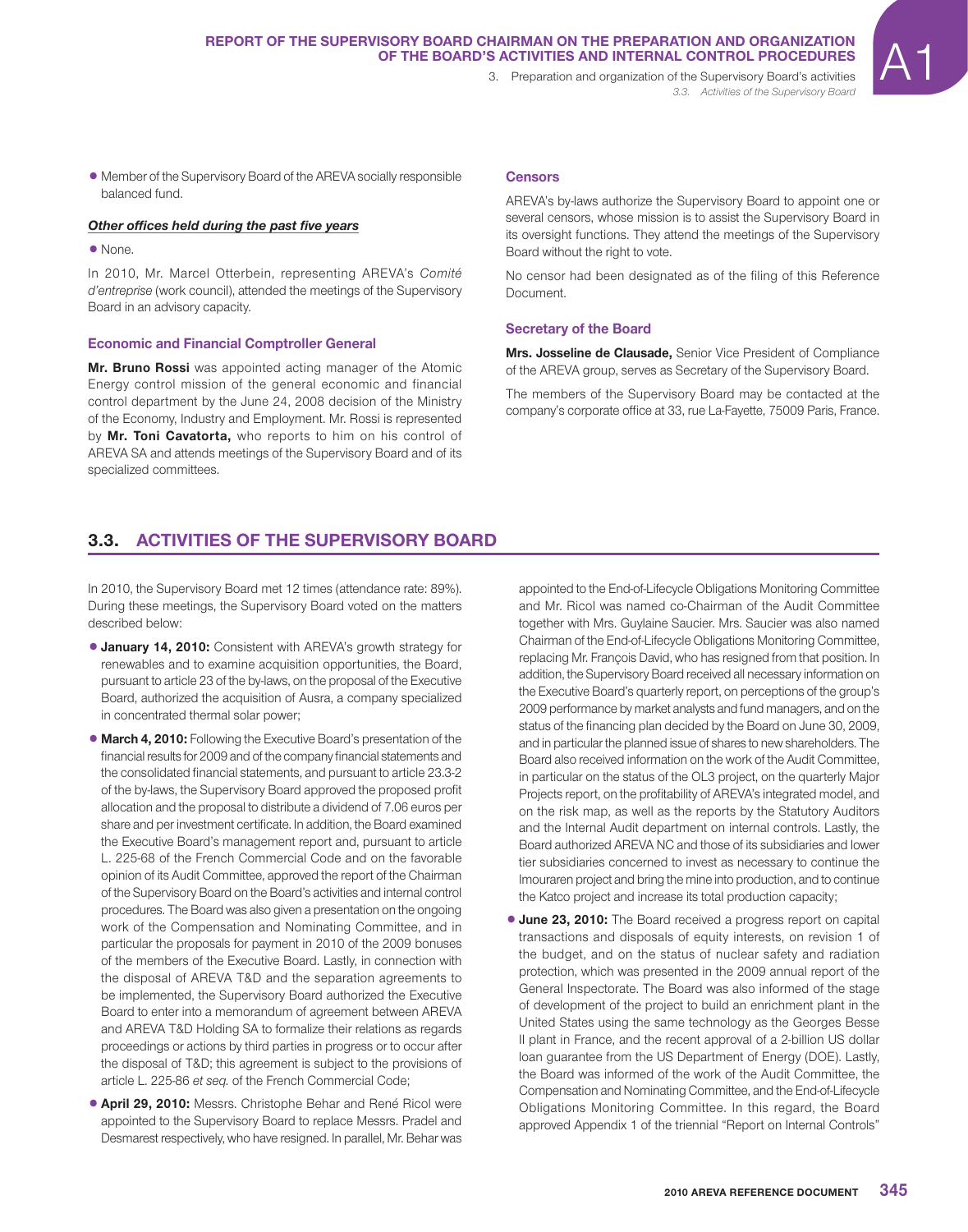3. Preparation and organization of the Supervisory Board's activities *3.4. Activities of the four Committees of the Supervisory Board*

prepared pursuant to article 7 of the decree of February 23, 2007 on securement of funding for nuclear expenses. The Board also approved the recommendations of the Compensation and Nominating Committee on bonuses to be paid for 2009 and the principles for setting the 2010 compensation of the members of the Executive Board. That compensation is, moreover, subject to approval by the relevant ministers, pursuant to the decree no. 53-707 of August 9, 1953;

- **July 30, 2010:** The Board heard a presentation on the social policy and quality of working life in the group, the sustainable development policy, the group's activity report for the second quarter of 2010, and the consolidated financial statements for the period ending June 30, 2010, including comments thereon by the Audit Committee. The Board also approved a bond issue for a maximum amount of 2 billion euros and the sale by AREVA NC of a percentage of its interest in the Georges Besse II plant to the Japanese utilities Tohoku Electric Power Co., Inc. and Kyushu Electric Power Co., Inc. Lastly, in the wind energy business, the Board heard a presentation on the status of two sets of contracts, one to supply wind turbines and the other to provide maintenance and services. The Board did not raise any objection to AREVA's co-signature of these contracts with its subsidiary AREVA Wind;
- **6 September 22, 2010:** The Board convened for a special meeting following the abduction of an AREVA employee, his spouse and five employees of Sogea-Satom, a Vinci group subsidiary, from the Arlit site in Niger. The Board was informed of the emergency measures taken immediately to deal with this situation;
- **October 21, 2010:** The Executive Board submitted its report on the group's third quarter operations. The Supervisory Board also received a detailed presentation on the current status of Taishan construction as well as updates on the plan for a capital increase and on the strategic partnership between AREVA and EDF. Lastly, the

Board was informed of the work of the Audit Committee, particularly as regards the risk map and the group's 2009 business ethics report;

- **November 25, 2010:** The Board held a meeting to receive an update on potential minority partnerships in certain mining projects;
- **December 11, 2010:** The Supervisory Board convened for a special meeting to validate the offers from the French State and the Kuwait Investment Authority for subscription to the reserved capital increase. The Board validated those offers:
- **December 15, 2010:** The Supervisory Board convened in a special meeting to deliberate on AREVA's sale of its equity interest in STMicroelectronics at the request of the State and under the conditions posed by the *Fonds stratégique d'investissement*. That sale was validated;
- **December 17, 2010:** The Supervisory Board heard a review of the ATMEA™ reactor situation, revision 2 of the 2010 budget accompanied by a meeting report on the work of the Audit Committee, a summary of the work of the End-of-Lifecycle Obligations Monitoring Committee and a meeting report on the work of the Strategy Committee relating to AREVA's strategy in the United States. Pursuant to article L. 225-68 of the French Commercial Code, the Board also authorized the Executive Board to provide surety, endorsements and guarantees through December 31, 2010 and, pursuant to article 23-2 of the bylaws, to set up bilateral lines of medium-term credit to fund the group's general requirements. The Board postponed the final review of the proposed 2011 budget to February 2011;
- **December 23, 2010:** The Supervisory Board authorized the Executive Board to launch the capital increase operations approved by the General Meeting of Shareholders of that date and authorized the signature of the contract between AREVA and the *Fonds stratégique d'investissement* for the disposal and acquisition of FT1CI shares.

# **3.4. ACTIVITIES OF THE FOUR COMMITTEES OF THE SUPERVISORY BOARD**

Pursuant to article 22 of the by-laws and Chapter I of the rules of procedure of AREVA's Supervisory Board, the Board formed four committees whose role is to provide additional information enabling the Board to make decisions on matters subject to its oversight. Therefore, each meeting of the Board may be preceded by in-depth work by the specialized committees, whose report is systematically sent to the members of the Board.

The four committees are the Strategy Committee, the Audit Committee, the Compensation and Nominating Committee (formed when the AREVA group was established in 2001), and the End-of-Lifecycle Obligations Monitoring Committee, formerly called the Cleanup and Decommissioning Fund Monitoring Committee (formed in 2002). Each committee met throughout 2010 to delve deeper into the matters reviewed hereunder.

## 3.4.1. **STRATEGY COMMITTEE**

As of December 31, 2010, the Strategy Committee had five members, chosen from among the members of the Supervisory Board: Jean-Cyril Spinetta (1), Chairman, Bernard Bigot, Jean-Dominique Comolli, Oscar Fanjul (1) and Luc Rousseau. Josseline de Clausade serves as secretary to the Committee.

The Committee meets at least once per six-month period and as often as necessary to fulfill its duties. It is convened by its Chairman or at least two of its members. It is responsible for advising the Supervisory Board on the strategic objectives of AREVA and of its main subsidiaries, and for assessing the risks and merits of major strategic decisions proposed by the Executive Board to the Supervisory Board. It ensures application of AREVA's strategic plan and its implementation at the subsidiary level.

The Strategy Committee met once in 2010, with an attendance rate of 100%.

**• November 25, 2010:** The Strategy Committee met to review AREVA's strategy in the United States.

*<sup>(1)</sup> Independent members of the Supervisory Board.*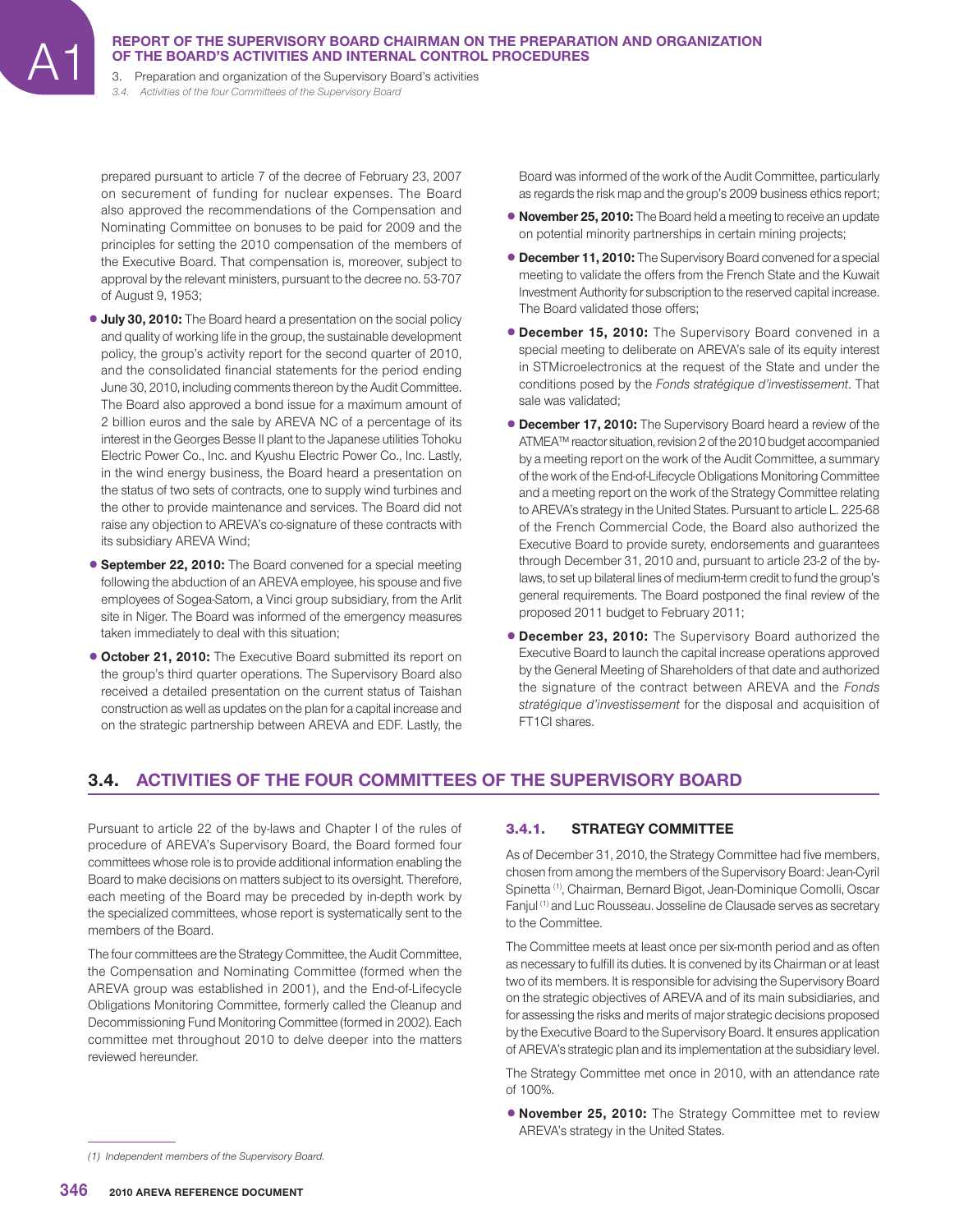# REPORT OF THE SUPERVISORY BOARD CHAIRMAN ON THE PREPARATION AND ORGANIZATION<br>OF THE BOARD'S ACTIVITIES AND INTERNAL CONTROL PROCEDURES<br>3. Preparation and organization of the Supervisory Board's activities **OF THE BOARD'S ACTIVITIES AND INTERNAL CONTROL PROCEDURES**

*3.4. Activities of the four Committees of the Supervisory Board*

# 3.4.2. **AUDIT COMMITTEE**

As of December 31, 2010, the Audit Committee had five members, chosen from among the members of the Supervisory Board: Guylaine Saucier and René Ricol<sup>(1)</sup>, co-Chairmen, Jean-Dominique Comolli, Jean-Claude Bertrand and Christophe Gegout. Jean-Pierre Kaminski serves as secretary to the Committee.

The Committee meets at least once per quarter and as often as necessary to fulfill its duties. It is convened by its Chairman or at least two of its members.

The role of the Committee, which has no formal authority, is to assist the Supervisory Board in exercising its authority and attributions in the following fields: the integrity of the financial data published by the company, internal controls, the execution of the internal audit function, the independence and performance of the Statutory Auditors, risk management, financial planning, monitoring of major projects, and business ethics standards.

The Supervisory Board may also expand the scope of work of the Audit Committee by entrusting other fields to it as necessary. To discharge its duties, the Audit Committee may review specific points on its own initiative as it deems relevant to its mission.

In particular, the Audit Committee reviews the draft financial statements, draft budgets, internal and external audit plans, risk maps, internal control plans, the Values Charter and other relevant reports. It hears the members of the Executive Board and its CEO, the Statutory Auditors, the head of internal audit, and the business ethics advisor. The Committee makes recommendations to the Supervisory Board based on its findings and may suggest modifications or additional investigations as it deems necessary.

Upon the expiration of the terms of the Statutory Auditors, the Audit Committee considers competitive offers and makes recommendations to the Supervisory Board to renew the terms of the current auditors or to appoint a new firm.

The Audit Committee establishes an annual schedule of work in fulfillment of its duties.

The Audit Committee met 11 times in 2010, with an attendance rate of 87%.

- **January 27, 2010:** The Committee met by teleconference to review and finalize the press release on the group's revenue for 2009.
- **February 22, 2010:** The Committee examined the status of the OL3 project, both in terms of the general progress of technical operations at the site and in financial terms. Then the Committee examined the financial statements for the year ended December 31, 2009, heard the Statutory Auditors' observations and findings, and reviewed the draft press release. The Committee also reviewed the Supervisory Board Chairman's report on internal controls. Lastly, the Committee was briefed on the group's financial position and on the status of its major projects.
- **4 April 28, 2010:** After reviewing the draft press release on financial information for the first quarter of 2010, the Committee meeting was largely devoted to examining the status of the OL3 project, the quarterly report on the group's major projects, and the profitability of

*(1) Independent members of the Supervisory Board.*

AREVA's integrated model. The Committee also heard presentations on the risk map and cash forecasts, and on the reports of the Statutory Auditors and the Internal Audit department on the group's internal controls. Lastly, the Committee reviewed the fees of the Statutory Auditors and examined the annual work schedule proposed for the Committee.

- **May 21, May 28 and June 21, 2010:** The Committee, with the Statutory Auditors attending, examined all aspects of the dispute between Eurodif and EDF, and in particular the compromise proposed by the French Administration. The Committee also reviewed developments in the OL3 project and the amount of the additional provision to be set up. The Committee then re-examined impairment tests performed on the mining portfolio for the year ended December 31, 2009, particularly in light of the recent trend in uranium prices, the quantity of ore mined and mine production costs. Lastly, the Committee was briefed on developments in the Global Tech 1 offshore wind project, revision 1 of the 2010 budget, the valuation of Siemens' put, and the proposed disposal of AREVA's interest in STMicroelectronics.
- **July 28, 2010:** The Committee, with the Statutory Auditors attending, examined the quarterly report on the group's major projects and, in light of developments in the OL3 project and the additional explanations provided, finalized its review of the additional provision to be included in the half-year financial statements, which had been presented to the Committee. The Committee also examined the group's cash position, the half-year report on the execution of the internal audit plan, and the draft press release. Lastly, the Committee received complete and useful information on Britain's new anticorruption law and on changes in accounting standards.
- **October 18, 2010:** The Committee heard presentations on the group's major projects, an updated cash forecast and the risk map. In addition, the Committee examined the group's tax situation and the business ethics report.
- **October 25, 2010:** The Committee met by teleconference to review and finalize the press release on the group's third quarter 2010 revenue.
- **November 15, 2010:** The Audit Committee examined the group's financial position and in particular the cash forecasts for 2010 to 2012.
- **December 13, 2010:** The Committee heard presentations on revision 2 of the 2010 budget, the internal audit plan for 2011 and the fees to the Statutory Auditors.

# 3.4.3. **COMPENSATION AND NOMINATING COMMITTEE**

As of December 31, 2010, the Compensation and Nominating Committee was composed of three members, chosen from among the members of the Supervisory Board; Jean-Cyril Spinetta (1), Chairman, Jean-Dominique Comolli and Oscar Fanjul (1). Josseline de Clausade serves as secretary to the Committee. The Committee meets at least once per six-month period and as often as necessary to fulfill its duties. It is convened by its Chairman or at least two of its members.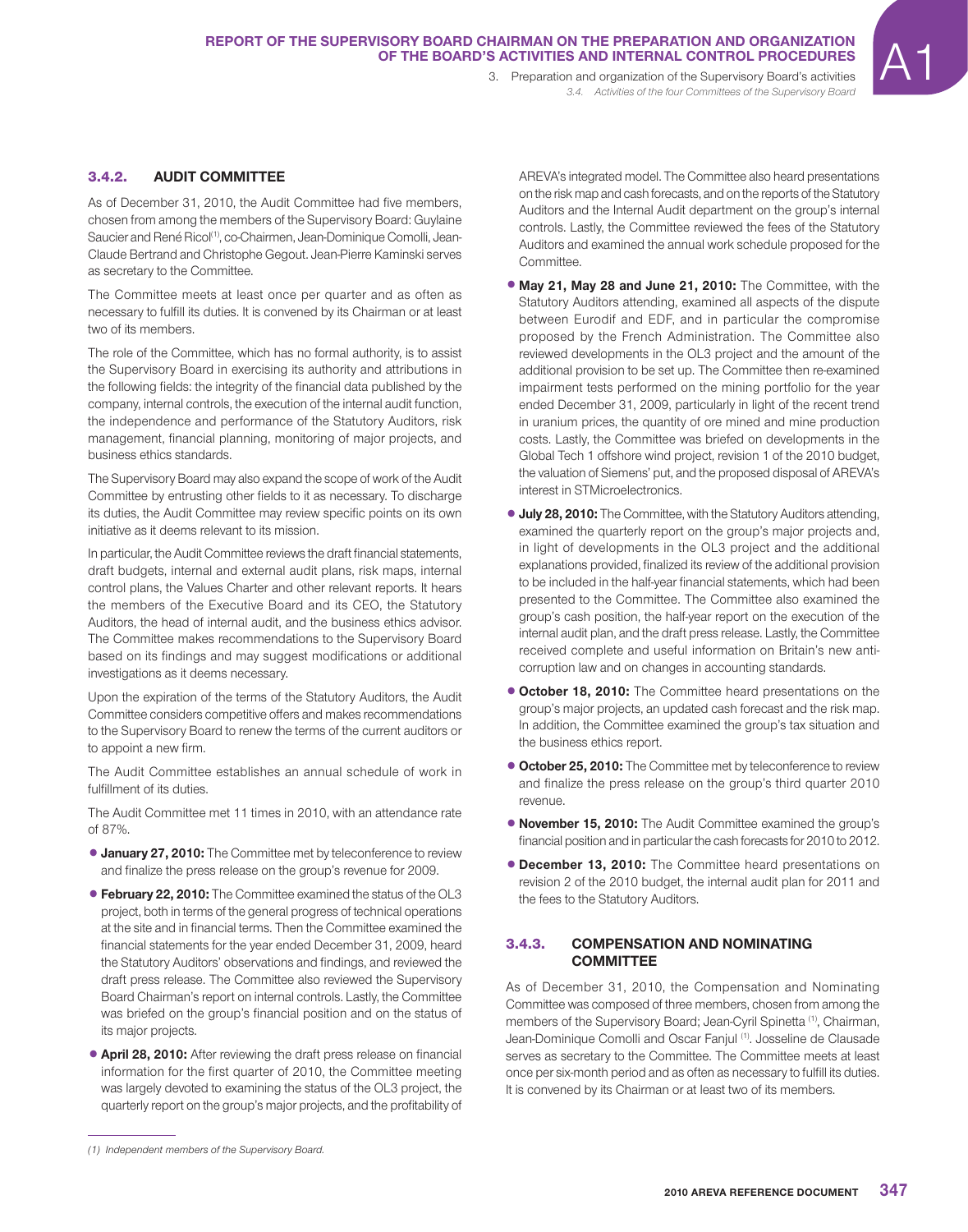4. System of internal controls *4.1. Introduction*

With respect to compensation, the Committee is responsible for recommending to the Supervisory Board executive compensation levels, retirement and insurance programs, and in-kind benefits for executive officers of AREVA based on comparable factors in the market and on individual performance assessments.

With respect to nominations, the Committee reviews the files of the candidates for positions on the Executive Board and conveys its opinion to the Supervisory Board. The Committee also gives the Supervisory Board its opinion on executive appointments for first-tier companies of the AREVA group.

The Compensation and Nominating Committee met three times in 2010, with an attendance rate of 100%:

- 1**February 11, March 3 and June 15, 2010:** The Committee recommended the amount of bonuses for 2009 to be paid to the members of the Executive Board in 2010:
	- C56% for Mrs. Lauvergeon and Mr. Arbola,
	- C61% for Mr. Oursel, and
	- C72% for Mr. Benedetti.

In addition, the Committee recommended the payment of a bonus representing four months of fixed compensation to Mrs. LAUVERGEON and Mr. ARBOLA in recognition of the flawless implementation of the disposal of the T&D subsidiary, three months ahead of the deadline;

- $\bullet$  lastly, the Committee considered bonuses for Executive Board members for 2010 and recommended that the quantitative component of the bonus for each member be kept at 60%, based on:
	- $O$  backlog (15%),
	- O revenue (15%),
	- O operating income (15%), and
	- $\circ$  cash flow before capital expenditures (15%).

## 3.4.4. **END-OF-LIFECYCLE OBLIGATIONS MONITORING COMMITTEE**

As of December 31, 2010, the End-of-Lifecycle Obligations Monitoring Committee was composed of four members, chosen from among the members of the Supervisory Board: Guylaine Saucier <sup>(1)</sup>, Chairman, Christophe Béhar, Pierre-Franck Chevet and Gérard Melet. Patrick Herbin-Leduc serves as secretary to the Committee.

The Committee meets at least once per six-month period and as often as necessary to fulfill its duties. It is convened by its Chairman or at least two of its members. The Committee is charged with helping to monitor the asset portfolio set up by AREVA subsidiaries to cover their future cleanup and dismantling expenses. In this capacity, and based on pertinent documentation submitted by AREVA, including a management charter, the Committee reviews the multiyear schedule of future cleanup and dismantling expenses for affected companies of the AREVA group; the criteria for establishing, managing and controlling the funds earmarked to cover expenses by those companies; and the investment management strategy for the related assets. The Committee provides the Supervisory Board with opinions and recommendations on these topics.

The Committee may hear financial consulting firms chosen by the fund management companies.

The End-of-Lifecycle Obligations Monitoring Committee met twice in 2010, with an attendance rate of 88%.

- **June 22, 2010:** The Committee examined the report related to article 20 of the French law of June 28, 2006 as well as the status of managed dismantling assets and liabilities at year-end 2009; the coverage ratio is slightly above 100%.
- **December 16, 2010:** The Committee reviewed the management of earmarked assets and the coverage ratio for dismantling liabilities.

# **→ 4. System of internal controls**

# **4.1. INTRODUCTION**

This section is organized according to the frame of reference for internal controls published by the *Autorité des marchés financiers* (French stock market authority AMF) in January 2007.

The scope of internal controls described below applies to AREVA as the parent company as well as to all of the companies it controls, regardless of their legal form of business.

The group's Compliance department published a detailed memorandum on the AREVA intranet describing the "System of Internal Controls of the AREVA group", whose purpose is to make all of the group's employees aware of the key components of this system by specifying, among other things, the scope of internal controls, the roles and responsibilities of different players, and the tools available in the group contributing to the effectiveness of the system of internal controls.

*<sup>(1)</sup> Independent members of the Supervisory Board.*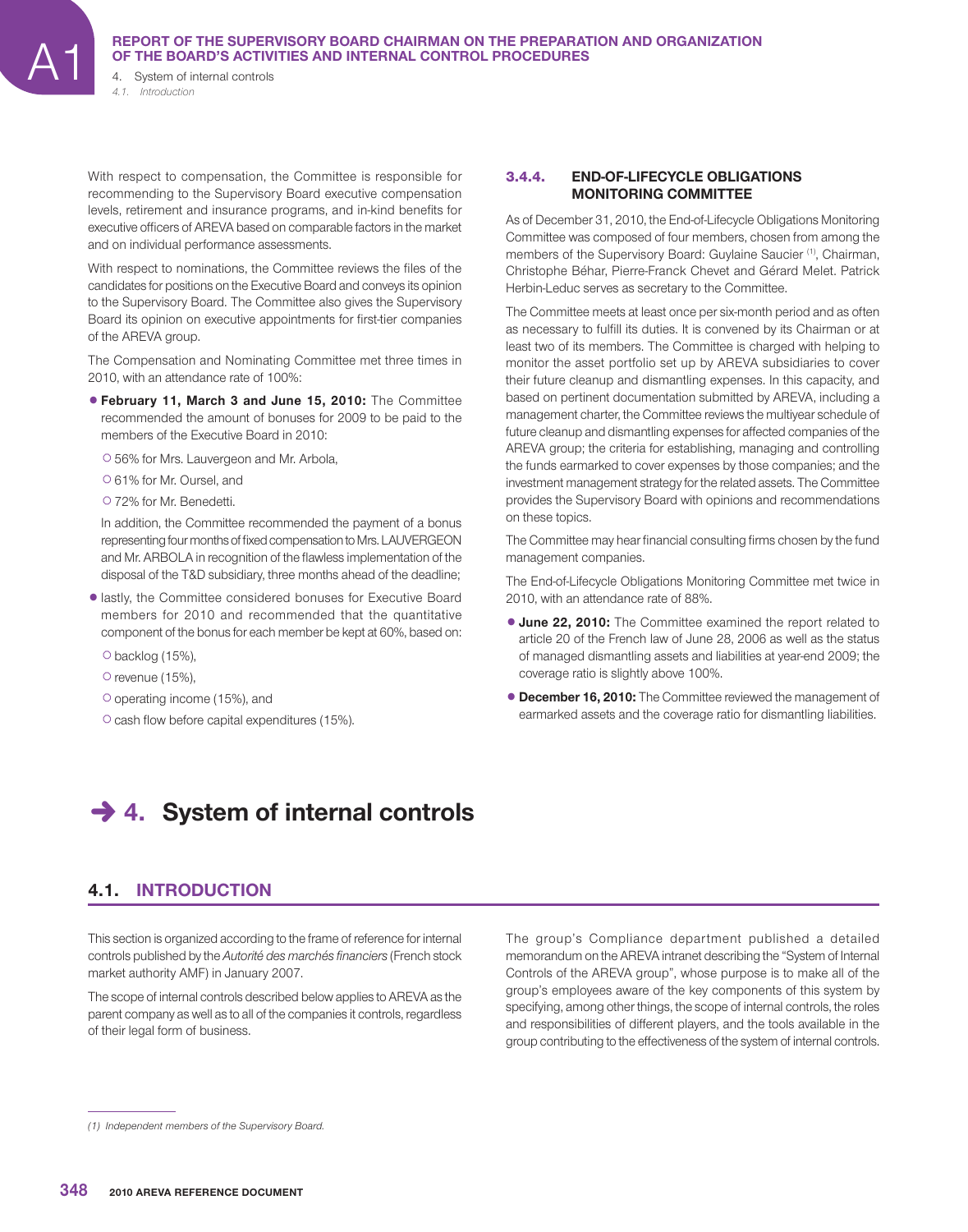*4.2. Organization, governance, resources, information system and operating procedures*

# 4.1.1. **AREVA GROUP COMMITMENTS**

The AREVA group defined and implements a number of fundamental commitments regarding the conduct and development of its operations. The environment for internal controls is based on these commitments, among other things.

The **Values Charter** is the reflection of the group's business culture and the expression of its commitments, in particular those concerning sustainable development. The AREVA group's values are integrity, an acute sense of professionalism, responsibility, sincerity, partnership, profitability and customer satisfaction. The Values Charter sets forth values, action principles and rules of conduct that apply to all of the group's executives and employees as well as to the members of the Supervisory Board.

**Sustainable Development** is central to the AREVA group strategy, which rests on profitable growth, social responsibility, and respect for the environment. This translates into 10 commitments: governance, continuous improvement, environmental protection, financial performance, risk management and prevention, innovation, commitment to employees, community involvement, dialogue and consensus building, and customer satisfaction.

To implement these 10 commitments, the group adopted the AREVA Way initiative as an essential component of its budgetary and strategic processes. Under this initiative and in connection with sustainable development, all entities and functional departments assess their practices, organize processes for setting objectives, and carry out continuous improvement activities.

# 4.1.2. **INTERNAL CONTROL STANDARDS**

The AREVA group defers to the AMF's definition of internal control. According to the AMF's "frame of reference for internal control", the internal control system is characterized by:

 $\bullet$  an organization with a clear definition of responsibilities, sufficient resources and expertise, and appropriate information systems, procedures, tools and practices;

- $\bullet$  the internal dissemination of relevant and reliable information enabling each person to discharge his or her responsibilities;
- 1a system to identify, analyze and manage risk;
- $\bullet$  control activities designed to reduce this risk; and
- $\bullet$  continuous monitoring of the internal control system.

The group ensured that the approach taken is consistent with the standards of the AMF. In particular, it verified the consistency between:

- the "implementing guidelines for the internal control of accounting and financial data reported by issuers" included in the AMF frame of reference; and
- $\bullet$  the system for self-assessment of internal controls within the group (self audit), which was carried out to ensure that all the standards are met (see Appendix 1, Section 4.6., *Continuous oversight of the internal control system*).

# 4.1.3. **INTERNAL CONTROL OBJECTIVES**

Internal controls contribute to operational control in terms of effectiveness, the protection of assets, compliance with legislation and regulations, the reliability and quality of information produced and reported, and implementation of instructions and guidance from the Executive Board.

They provide reasonable assurance that the group's objectives will be met. However, no matter how well designed and implemented, internal control mechanisms are not sufficient by themselves to guarantee with certainty that these objectives will be met.

AREVA's internal control system is fully consistent with the group's commitments regarding the conduct and development of its operations, particularly as regards the Values and Sustainable Development Charter.

# **4.2. ORGANIZATION, GOVERNANCE, RESOURCES, INFORMATION SYSTEM AND OPERATING PROCEDURES**

Internal controls are implemented throughout the group by all employees under the overall responsibility of the Executive Board and management.

# 4.2.1. **ORGANIZATION OF THE AREVA GROUP**

In matters of corporate governance, AREVA has opted for an organization that ensures the separation and balance of authority. Executive and management authority is vested in the Executive Board, while approval and control authority is vested in the Supervisory Board and the General Meeting of Shareholders.

AREVA's Executive Board and Executive Committee (ExCom), both comprised of executive officers of first-tier subsidiaries in particular, design and oversee the internal control systems.

On January 28, 2010, AREVA announced an important evolution in the organization of its nuclear and renewables operations that enables it to enter a new phase in the alignment of its operational organization with its strategy and aimed at strengthening its efficiency even further.

This evolution is being carried out in compliance with the group's values and culture and is consistent with its action principles: adherence and coherence, subsidiarity, transparency and economy.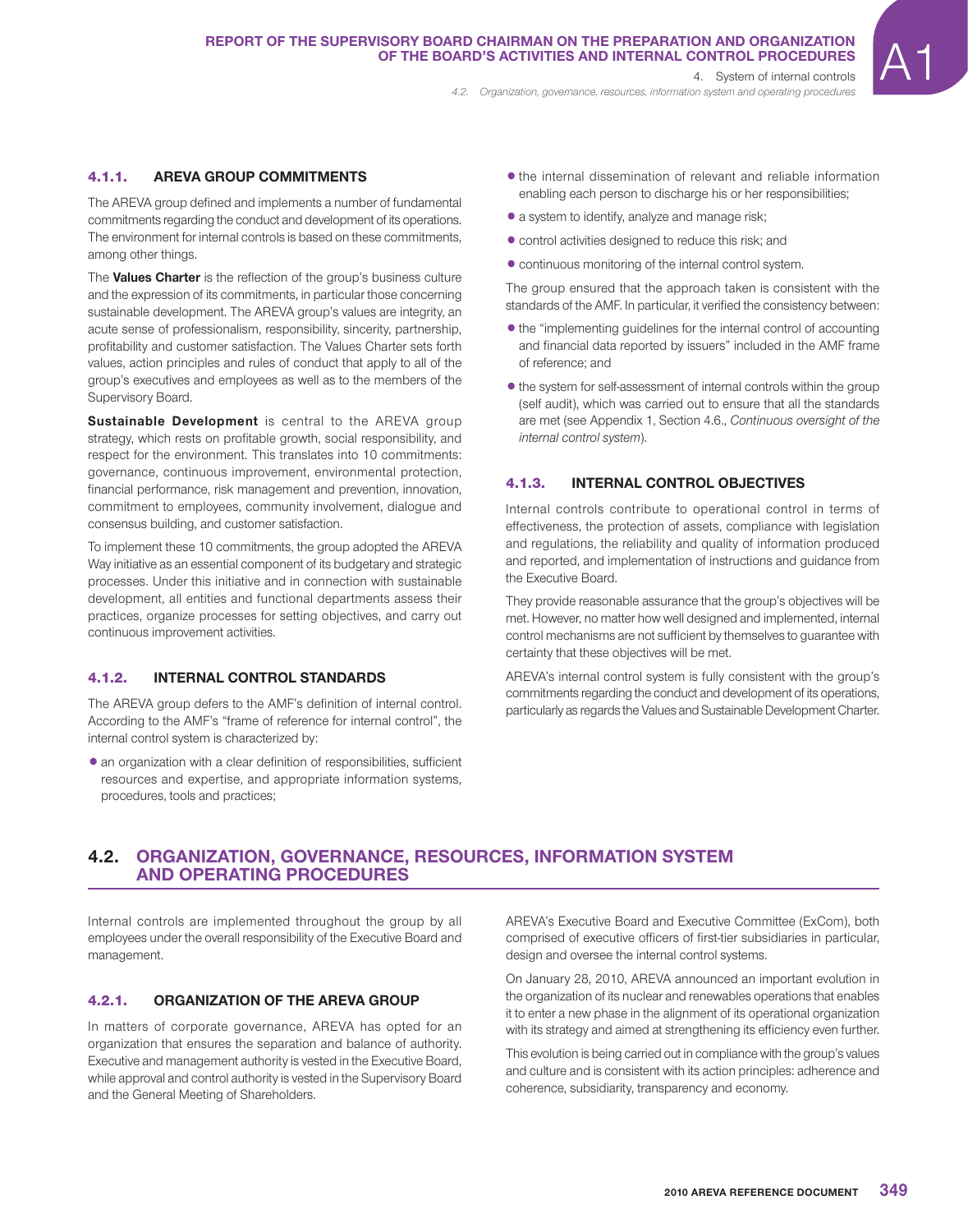4. System of internal controls

*4.2. Organization, governance, resources, information system and operating procedures*

The evolution in the group's organization focuses in particular on supporting three objectives:

- $\bullet$  finalizing the organization's alignment with the group's strategy;
- providing better support to the nuclear renaissance and the development of renewables; and
- $\bullet$  reinforcing the group's commercial efficiency and facilitating the development of commercial offers.

The evolution is being implemented through four major organizational changes described in detail in the group's organizational memoranda, duly updated:

- organization of the group into four business groups: Mining-Front End, Reactors & Services, Back End and Renewable Energies, which bring together all of the business units belonging to the group's large subsidiaries, in the legal sense of the word;
- **•** strengthening of the ties between the Mining and Front End operations;
- $\bullet$  strengthening of the marketing and sales function, particularly in the major customer projects and in the deployment of commercial operations internationally; and
- creation of an Engineering & Projects organization across the nuclear operations that brings together existing design, project management, project procurement, inspection, construction and startup skills. The Engineering & Projects organization is a department of resources.

As part of this new organization, the Executive Committee (ExCom) backs the Executive Board, defining the group's objectives and providing operational management under the oversight of the Supervisory Board. The ExCom validates any matter involving a significant financial commitment or having a strong strategic or commercial dimension.

The business groups, Engineering & Projects organization and functional departments report to the Executive Board.

The ExCom members are:

- the members of the Executive Board:
- $\bullet$  the Chief Operating Officer of Operational Performance;
- $\bullet$  the Senior Executive Vice Presidents of the Business Groups;
- $\bullet$  the Senior Executive Vice President of Engineering & Projects;
- the Chief Financial Officer:
- $\bullet$  the Senior Executive Vice President of Human Resources;
- $\bullet$  the Executive Officer in charge of process optimization and cost reduction;
- $\bullet$  the Senior Vice President of Communications;
- $\bullet$  the Senior Vice President of the Corporate Legal department;
- $\bullet$  the Senior Vice President of Compliance, who is also Secretary to the ExCom.

The Senior Vice President of Strategy, Mergers and Acquisitions attends meetings of the ExCom.

Also created were:

- an International Committee tasked with monitoring the group's international operations by country and including the members of the ExCom and the regional directors of Germany, the United States, Brazil, China, India, Japan, the United Kingdom, Russia, Italy and Africa; and
- an Operational Coordination Committee including the members of the ExCom, the Business Unit directors and the directors of the major industrial sites, with the Chief Operating Officer of Operational Performance acting as Secretary.

Other committees created were the Proposals Committee, the Investments Committee, the Major Projects Oversight Committee and the Engineering Management Committee, which support the Executive Board in its decisions.

# 4.2.2. **DEFINITION OF RESPONSIBILITIES AND AUTHORITY**

The group's frame of reference clearly defines responsibilities and authorities in accordance with the organizational changes implemented in January 2010, and is based on the following:

- $\bullet$  formal and duly signed organizational memoranda describing duties and responsibilities in the group, the business groups, the Engineering & Projects organization and the functional departments;
- $\bullet$  formal delegations of authority in the procedure "Delegation of Authority – Thresholds and Decision Channels", which defines internal rules for authorization and decision for the leading operational processes; and
- $\bullet$  delegations of authority and signature authority throughout and at each level of the group to conduct business as appropriate and in a manner consistent with applicable laws and regulations.

The organization and delegations of authority are defined to comply with the principle of the separation of duties. In particular, governance and internal control principles applicable to delegations of authority set financial limits by type of transaction, for which information must be provided to or authorization received from the competent authority.

# 4.2.3. **HUMAN RESOURCES MANAGEMENT POLICY**

The Executive Committee (ExCom) approves the group's Human Resources management policy, which is implemented by the corporate Human Resources department in agreement with the other departments involved. The policy has four major thrusts:

- $\bullet$  to strengthen the group's culture by sharing core values and common practices;
- $\bullet$  to facilitate recruitment, mobility and talent development, particularly through training, so as to increase the group's market leadership;
- $\bullet$  to develop an innovative, responsible social policy that promotes diversity; and
- $\bullet$  to develop tools for human resources management performance.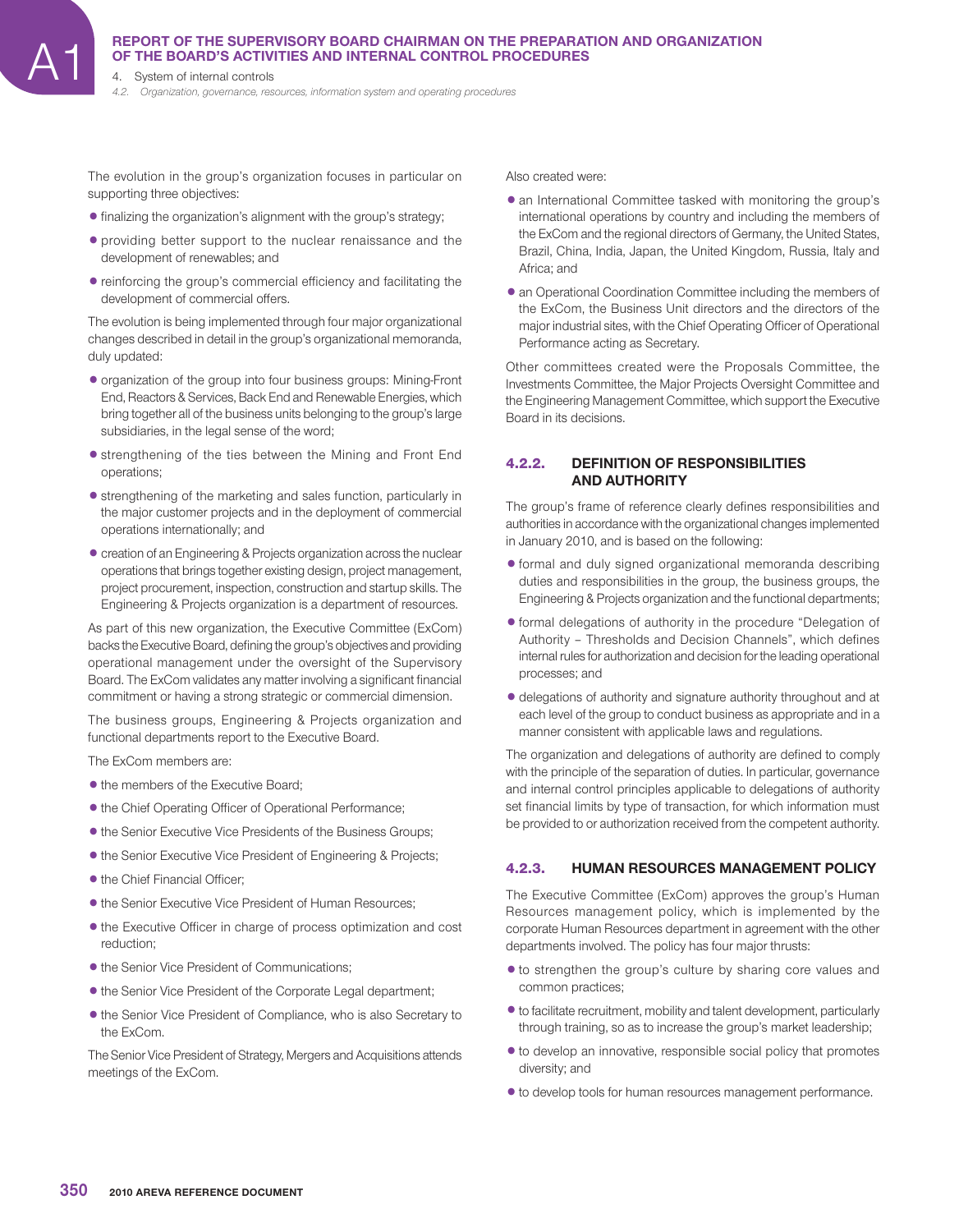4.2.4. **INFORMATION SYSTEMS**

The mission of the Information and Management Systems Security department is to ensure the availability of high-performance, costeffective and secure information systems and to oversee the overall consistency of the group's information systems. To accomplish this, the department is organized to meet two major goals:

- $\bullet$  to orient the information system towards services to the group's businesses, in alignment with the organization of the group's business processes; and
- $\bullet$  to standardize, streamline and consolidate the technical and functional infrastructure to ensure its performance and reliability, taking into account both economic and geographic considerations.

The department follows a customer-oriented approach to supporting the group's businesses and economic objectives by offering technology solutions that meet the needs of the group and its customers.

# 4.2.5. **OPERATING PROCEDURES**

#### **4.2.5.1. General internal control procedures**

Since its establishment, AREVA has worked continuously to strengthen its organization and its internal control procedures.

Its internal control procedures consist of rules, directives and operating procedures defined by the Executive Board and the functional departments, and in particular the Compliance department, which is responsible for business ethics, the internal audit, internal controls and AREVA group archives.

The preparation, distribution and implementation of these internal control procedures are a component of the group's action principles.

Supplementing this, the businesses have translated their internal control systems into charters and policies.

The charters establish rules of governance and principles for internal controls, particularly in the following areas:

- the Nuclear Safety Charter, which spells out the group's commitments in the field of nuclear safety and radiation protection to ensure that requirements are met throughout the facility lifecycle;
- $\bullet$  the Audit Charter, which describes the purpose, missions, roles, responsibilities and applicable procedures of the group's Internal Audit; and
- the Network Security Charter, which defines the basic principles of the AREVAnet computer information network and the rules to be followed to access various services.

The policies define the operating principles and procedures that are a step above specific business procedures. In particular, the group has established the following policies:

- the procurement policy and the quide to ethics in procurement, which set rules, objectives and best practices in procurement and business ethics;
- the payment security policy, which defines the group's policy for secure payment methods and the means to be used to limit the risk of fraud;

 $\bullet$  the personnel protection policy, designed to give all group employees an equal level of protection, whether they are traveling on business or live in France or abroad;

*4.2. Organization, governance, resources, information system and operating procedures*

- $\bullet$  the occupational safety and environmental policies, which establish rules of conduct for continuing risk reduction; and
- $\bullet$  the human resources policy, otherwise known as the "Talent Builder", which aims to increase the company's collective performance by developing each individual's skills and talents in a spirit of transparency, equity and diversity.

Consistent with the principle of subsidiarity and to ensure the assimilation of these principles, the heads of the group's main subsidiaries adapt the procedures to their specific circumstances prior to implementation within their entities.

#### **4.2.5.2. Accounting and financial reporting procedures**

In addition to the role of the Audit Committee and the group's other governance bodies, internal control procedures comply with the principles hereunder.

#### *Overall organization of risk management*

Information is collected and processed at two operational levels: the operating entities (level 1 information production) and the business unit (base unit for management and performance analysis throughout the group), subsequently consolidated by business group.

Instructions for consolidation are issued by the group's Financial Control department for all half-year and annual financial statements. These instructions set forth:

- $\bullet$  the schedule for preparing accounting and financial information for reporting purposes;
- $\bullet$  the process for validating this information;
- 1items requiring particular attention, such as complex issues, changes in the legal environment and new internal procedures; and
- $\bullet$  the coordinators for consolidation at the corporate level, who are responsible for validating consolidation operations for a portfolio of entities and for preparing crosscutting analyses for the entire group (corresponding to the notes to the consolidated financial statements).

The group's Finance department launched an initiative to model the group's main financial processes and establish a complete, up-todate database shared by all stakeholders involved in these processes (corporate departments and business groups). This system:

- documents the processes while acting as an interface for applicable group procedures;
- $\bullet$  ensures appropriate control of the processes, including identification of the persons involved, the risks and the related control systems; and
- $\bullet$  identifies areas for performance improvement and process optimization.

The processes modeled can be consulted on a dedicated intranet page.

Financial communications revolve around the four business groups – Mining-Front End, Reactors & Services, Back End, and Renewable Energies – and are based on data in the consolidated financial statements, thus ensuring broad consistency.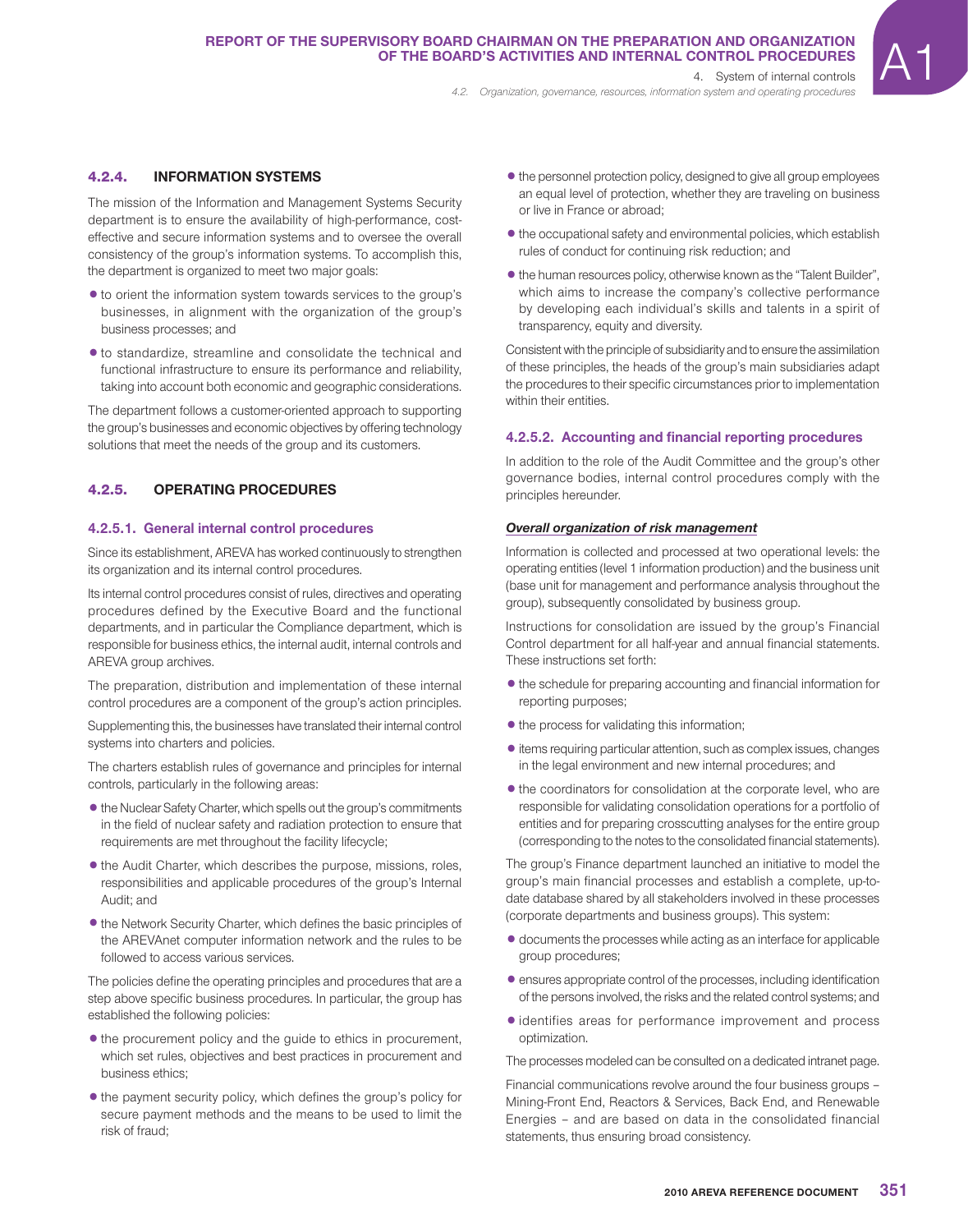*4.3. Dissemination of information*

#### *Implementation and control of accounting principles*

The reporting entities' financial statements are prepared in accordance with the group's accounting and financial principles, which cover the main headings of the group's financial statements. These rules apply to all entities included in the group's consolidation scope. These principles include:

- a glossary that defines the main headings of the financial statements and the group's performance indicators;
- an annotated chart of accounts; and
- 1accounting procedures issued by the Financial Controls department.

These principles are supplemented by procedures and instructions issued and reviewed on a regular basis by the other units of the Finance department (Financial Operations and Cash Management department, Financial Communications department, Tax department) and by the business groups, and include procedures and instructions dealing specifically with internal controls and fraud.

The standards and procedures function of the Financial Controls department defines and distributes information relating to implementation of the financial and accounting standards, procedures, principles and rules. It also monitors changes in regulations to ensure that the financial statements are prepared in accordance with IFRS rules adopted by the European Union.

#### 4.2.6. **SOFTWARE**

In addition to office equipment used by employees, the group has specific software customized for the management of its operations.

A wide variety of tools are used, including facility control systems, integrated management systems, methods and scorecards, and contribute to the operational control of each business.

In particular, the group has established a single, secure reporting and consolidation tool shared throughout the group under the authority of the Finance department.

In addition, organizational memoranda and standards and procedures applicable to the entire group are distributed using a dedicated software application.

AREVA rolled out the AREVA Segregation of Tasks & Roles Optimization project (ASTRO) to strengthen internal controls and streamline access to information systems. The main objective of this project is to make the management process for access secure by ensuring that user roles are defined according to best practices for the separation of duties and by automating their management with the SAP Governance, Risk and Compliance suite (SAP GRC).

Following a pilot phase completed in July 2008, ASTRO was deployed in all of the group's core SAP systems in 2009 as new SAP applications were started up in the entities in 2010.

# 4.2.7. **PRACTICES**

Internal control relies on all of these elements as well as on the practices of all employees, which are themselves based on the group's commitments (sustainable development, Values Charter, etc.). "Best practices" are identified to facilitate their dissemination and sharing so as to ensure effective continuous improvement in matters of internal controls.

AREVA University is an important vehicle for interaction in this regard. Through its activities, it aims to develop AREVA's values and business culture, to facilitate the exchange of best practices, and to involve all employees in implementing the group's strategy.

With the creation of an "accounting and finance internal control" function, the group now has an organization charged with disseminating a culture of internal controls in accounting and finance, ensuring the inhouse sharing of best practices, and monitoring external developments in regulations and best practices.

# **4.3. DISSEMINATION OF INFORMATION**

Bottom-up and top-down information channels have been established to communicate relevant and reliable information in a timely manner. Examples are provided below:

- $\bullet$  bottom-up information:
	- $\circ$  accounting and financial information is processed and reported in accordance with specific procedures using shared tools to record and control the data (i.e. a single, secure reporting and consolidation software program shared by the entire group and supervised by the Finance department);
	- CAREVA Way assessments and sustainable development indicators, particularly for environmental, social and societal aspects, are established using a common tool and rolled up to the relevant corporate departments; and
- Ca common software program is used to measure the progress of action plans, indicative of the achievement of strategic objectives, and serves as an additional channel for bottom-up reporting;
- $\bullet$  top-down information:
	- Cthe relevant departments and the group's entities are informed of resolutions by the corporate decision-making bodies; and
	- Cthe group monitors laws and regulations on safety, security, health, the environment, accounting and tax, and disseminates this information throughout the group as appropriate, with organizational memoranda, rules, standards and procedures disseminated in accordance with established organizational standards and procedures.

Communications with stakeholders follow appropriate processes to ensure the quality of the information provided.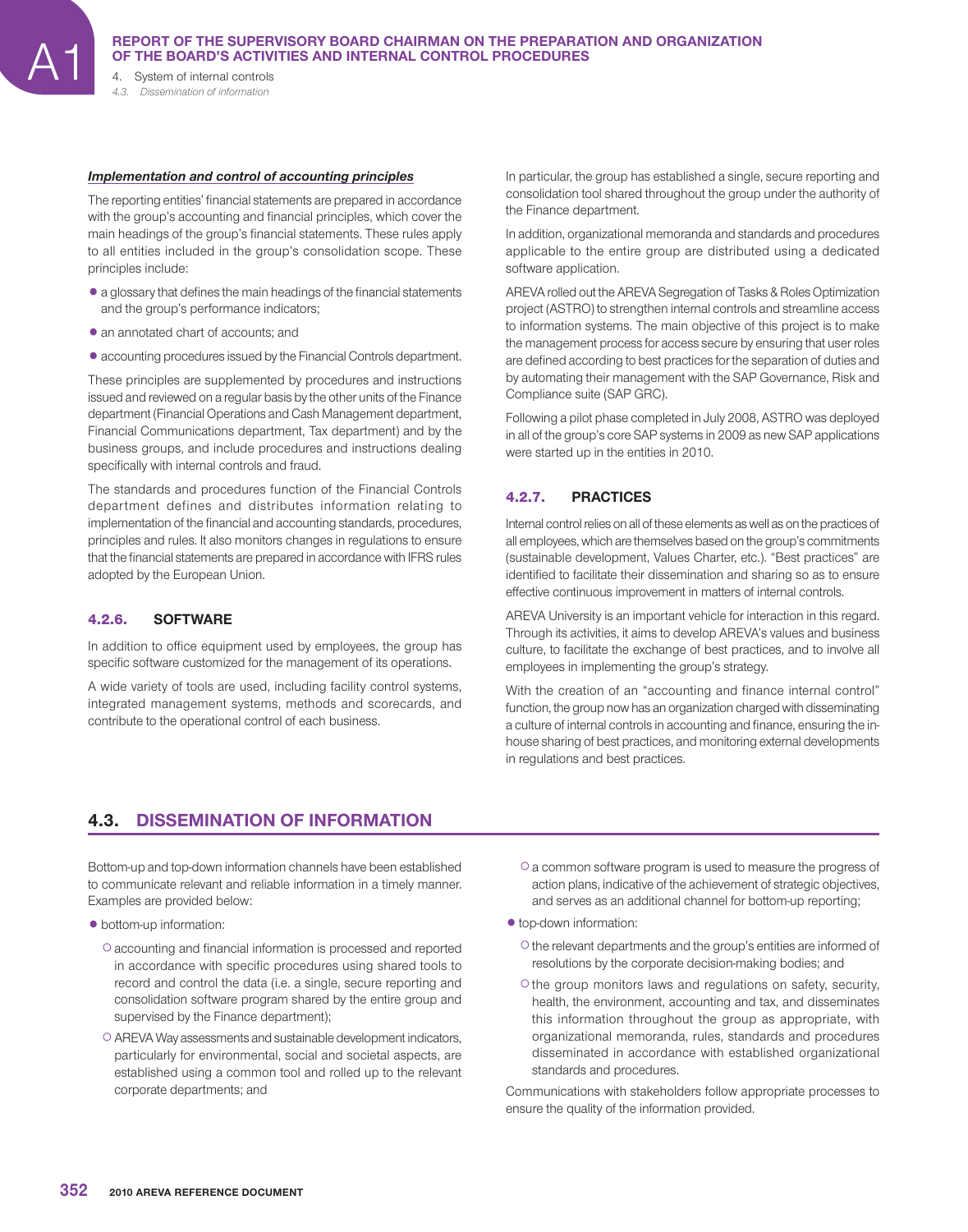# **4.4. MANAGING RISK AND SETTING OBJECTIVES**

# 4.4.1. **RISK IDENTIFICATION, ANALYSIS AND MANAGEMENT**

The group drew up a risk map when it was established to take into account the potential impact of events on the achievement of the group's operational objectives. Working with the operating entities, AREVA's Risk Management and Insurance department updates the risk map on an annual basis. The risk map is submitted to the Supervisory Board's Audit Committee, with the Audit Director attending. In particular:

- the management teams of the business units have approved the assessment of risk in their operations. For example, the group's entities have collected, analyzed and measured the risk factors of their respective operations. They have also prepared mitigation plans and management procedures to minimize the risk and have designated the people in charge and the schedule for completion;
- the main risk factors and the procedures for managing risk are identified and described in the Reference Document in the section regarding risk management and insurance (see Chapter 4, *Risk factors*). In particular, matters pertaining to nuclear and industrial safety, which are an absolute priority for the group, are discussed in that section.

In addition, the Industrial department is tasked with supervising industrial risk management and, on a practical level, working with the relevant business units to ensure the implementation and effectiveness of action plans used to control and ultimately reduce risk.

Moreover, the risks associated with each heading of the balance sheet, income statement and off-balance sheet information are identified as a minimum by one of the group's tools, the self-assessment questionnaire (see Appendix 1, Section 4.6., *Continuous monitoring of the internal* 

*control system*). This identification, along with the group's tools and procedures, is used to manage the risk by implementing the corresponding action plans. The Finance department matches the group's tools to the risk associated with each balance sheet item.

The Finance department regularly reports to the Audit Committee on the group's major investment and commercial projects. This report is used to monitor projected profitability and changes in the risks associated with those projects.

# 4.4.2. **SETTING OBJECTIVES**

Risk management is useful to the process of setting the group's objectives, supplemented by the AREVA Way initiative supporting continuous improvement (see Chapter 4*, Risk factors,* and AREVA Way: see Appendix 1, Section 4.1.1., *AREVA group commitments*).

Medium- and long-term objectives are set, broken down, estimated and tracked every year in multiyear action plans at each level of the organization (business group, business unit and region). The resulting Strategic Action Plan (SAP) is approved by the Supervisory Board.

In addition, the group has set up a "Cap 2012" program whose objectives are to optimize crosscutting processes and to develop and deploy a series of short- and medium-term actions that will enable the group to achieve its goal of reducing general, administrative, marketing and sales costs by the end of 2012.

Short-term objectives are defined in the framework of the budget process, consistent with the Strategic Action Plan. The ExCom reviews and approves the budgets of the business units and functional departments.

# **4.5. CONTROL ACTIVITIES**

The functional departments are responsible to the Executive Committee for the correct implementation of their policies. In particular, the departments in charge of financial control define and ensure the application of management control rules, document accounting and financial management processes, and ensure compliance with rules on delegations of authority pertaining to financial commitments.

Each functional and operational level establishes appropriate controls to ensure that the objectives are met. Reporting and budget revisions are used to monitor budget progress and performance in terms of achieving the objectives.

By definition, each organization is responsible for its own internal controls. These controls rely on the mobilization of human, physical and financial resources, the organization of these resources, the deployment of specific objectives within the organization, and the implementation of controls for prevention or detection.

Preventive controls are performed according to specific procedures, whether manual or computerized, involving validations at appropriate levels of the organization, among other things. Detection controls consist

of after-the-fact verifications connected with specific supervision of the work performed and analysis of variances or anomalies. Information systems, performance indicators, etc. are used to facilitate this supervision.

In addition, auditing and expert bodies are charged with controlling the most significant issues in relation to the group's specific goals.

In particular, as regards accounting and financial reporting:

- each entity has set up a system of controls before transactions are recorded;
- $\bullet$  controls are performed at the different stages of the consolidation process:
	- Ceither automatically by the consolidation software (control of debit/ credit balances, data traceability, data integrity, access control), or
	- $\circ$  manually by the consolidation department, financial controllers and business analysts; and
- $\bullet$  the group's Tax department performs tax reviews of the group's main companies.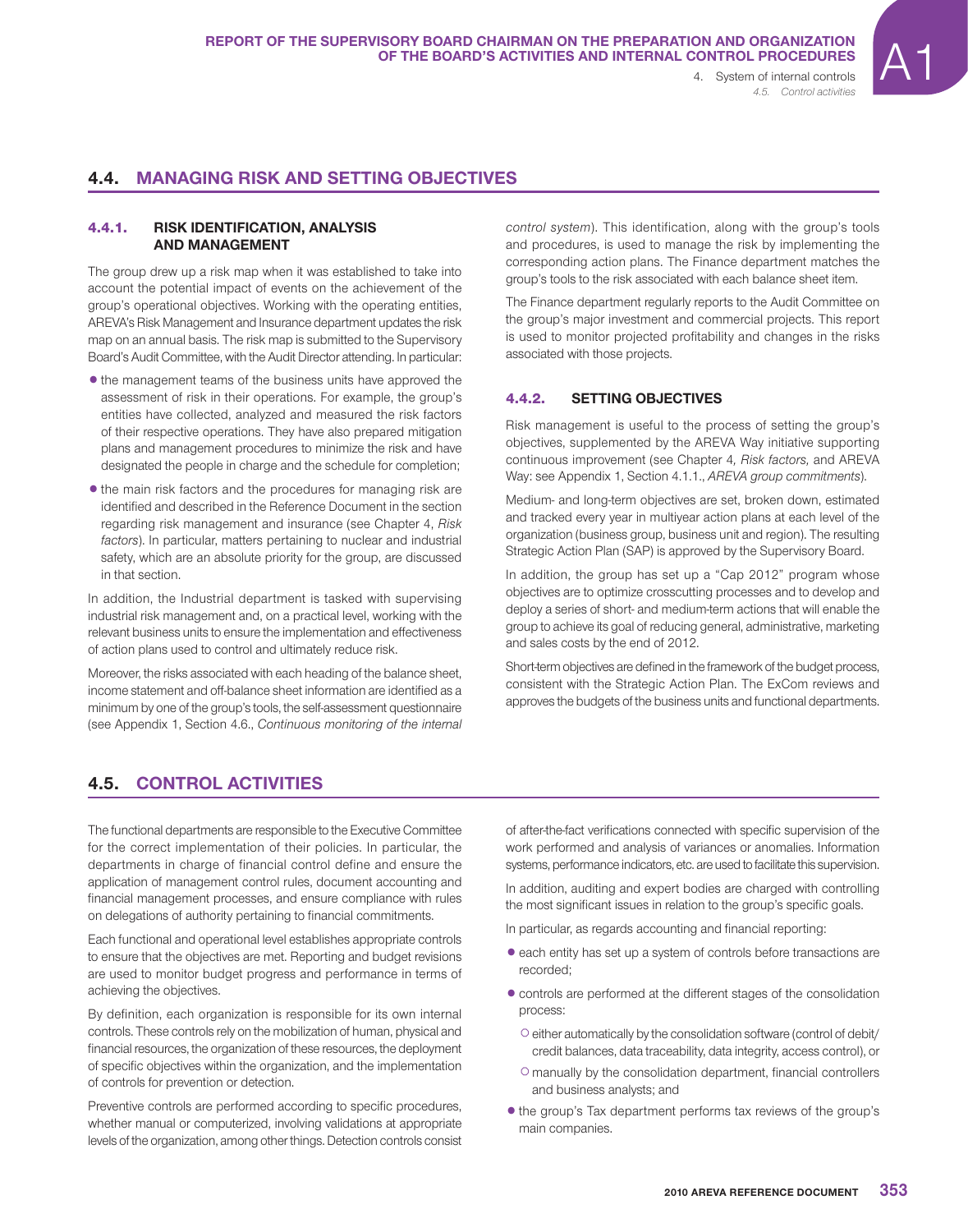4. System of internal controls

*4.6. Continuous oversight of the internal control system*

# **4.6. CONTINUOUS OVERSIGHT OF THE INTERNAL CONTROL SYSTEM**

The AREVA group continually optimizes its internal control systems under the supervision of the Executive Board and the Executive Committee and with the oversight of the Supervisory Board's Audit Committee.

The Compliance department is responsible, among other things, for ensuring the following internal control processes:

- an annual compliance letter process that applies to all senior executives of the subsidiaries, senior executive vice presidents of the business groups, directors of the business units, regional directors and senior vice presidents of the group's functional departments, confirming compliance with the principles of the group's Values Charter and protecting the identity of whistleblowers to prevent any subsequent retribution or discrimination in their regard;
- $\bullet$  the Internal Audit department, which, in performing its duties, verifies compliance with internal controls and the effectiveness of established internal control procedures within the group. Audit missions are implemented in accordance with an annual audit plan approved by the Executive Board and reviewed by the Audit Committee. The plan is based on an independent assessment of risk performed by the Audit department. In particular, this assessment takes into account the risks identified using the full range of the group's tools (risk map of the Risk and Insurance department, but also the risk identification carried out by the Environment department, the Safety, Health and Security department, and others).

The Audit department may intervene in any area related to internal controls. Its activities are carried out in accordance with an audit charter according to the standards of the profession defined by the Institute of Internal Auditors (*Institut français de l'audit et du contrôle interne,* IIA-IFACI – IFACI certifi cation renewed in 2009 and maintained in 2010 without any indication of non-compliance of any sort) and a code of business ethics.

The resulting recommendations give rise to performance improvement plans, which are monitored in liaison with the managers involved.

Lastly, the Audit Director presents his internal controls review report to the Executive Committee and to the Audit Committee;

• in addition to audits scheduled in the audit plan, the group's entities have performed a self-assessment of their internal controls every year since 2007 following a standard questionnaire, duly validated by their operational management, that complies with the "Implementing guidelines for internal controls of accounting and financial information" of the frame of reference published by the AMF. The questionnaire, reviewed by the college of Statutory Auditors, was deployed in 2010 across the entire consolidation scope of the group, representing 120 entities in some 20 countries. For each entity, it covered some 350 control points divided into 16 business cycles, and it ensured that continuous improvement applied to internal controls as well, particularly by the entities' development and gradual deployment of action plans addressing the weaknesses brought to light (13% of the control points tested had not been implemented or were carried out without being formalized, and opportunities for improvement in the management of information systems were identified).

The entities' results from this questionnaire, reviewed by the Audit Department to ensure oversight of the overall system, were presented to the relevant organizational levels (business units, business groups and functional departments), and the key findings were included in the Audit Director's annual internal controls review report;

The "Internal accounting and financial controls" function and the deployment of new tools and processes in group projects are important drivers for strengthening internal accounting and financial controls.

No serious internal control dysfunctions or inadequacies have been discovered in this system that might have a major impact on the group's operations or financial statements.

This year's report does not contain an analytical section. This is consistent with practices in France and the recommendations of the *Autorité des marchés financiers,* as described in its December 7, 2010 report on corporate governance and internal controls.

> The Chairman of the Supervisory Board Jean-Cyril Spinetta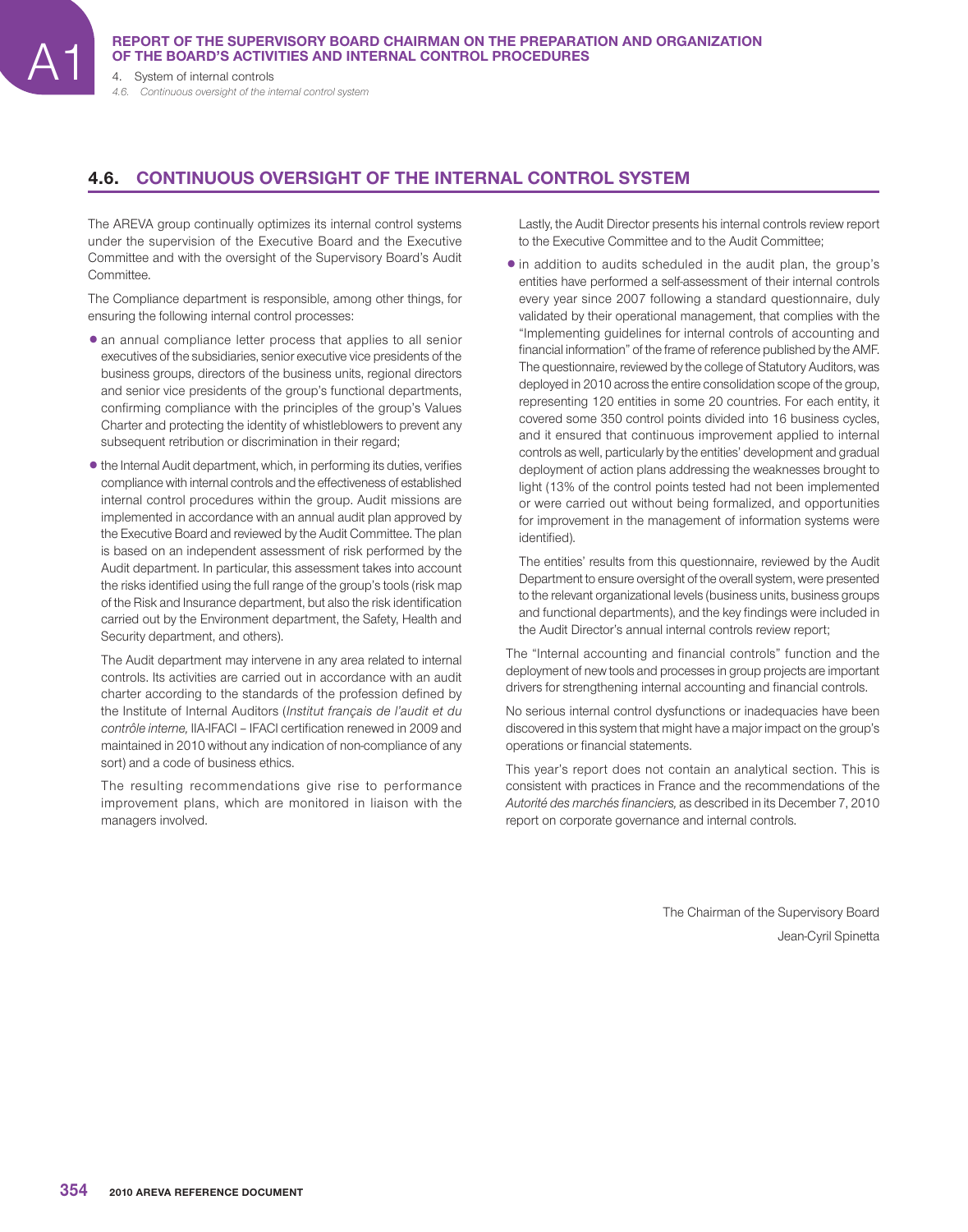*Directors Continuous oversight of the internal control system*



# **→ 5. Business addresses of members of AREVA's Supervisory Board**

# **DIRECTORS**

# **Mr. Jean-Cyril SPINETTA**

Chairman Air France 45, rue de Paris 95747 Roissy-Charles de Gaulle Cedex, France

## **Mr. Bernard BIGOT**

Chairman, Commissariat à l'énergie atomique CEA/SACLAY CAB/AG Bâtiment Siège (n° 447) 91191 Gif-sur-Yvette Cedex, France

## **Mr. Christophe BEHARD**

Director of Nuclear Energy CEA Saclay Bâtiment 121 91191 Gif-sur-Yvette Cedex, France

# **COMMISSARIAT A L'ENERGIE ATOMIQUE**

## **Permanent representative:**

## **Mr. Christophe GEGOUT**

Chief Financial Officer and Director of the Management and Information Systems Division CEA Saclay GSI/DF/DIR Bâtiment Siège (n° 447) 91191 Gif-sur-Yvette Cedex, France

## **Mr. François DAVID**

Chairman COFACE 12, cours Michelet 92065 Paris-La Défense Cedex, France

# **Mr. Oscar FANJUL**

Vice Chairman Omega Capital, S.L. Paseo de la Castellana, 28 28046 Madrid, Spain

## **Mrs. Guylaine SAUCIER**

2158-4933 Québec Inc. 1000, rue de La Gauchetière Ouest Bureau 2500 Montréal, Quebec H3B 0A2, Canada

## **Mr. René RICOL**

Chairman Ricol Lasteyrie 2, avenue Hoche 75008 Paris, France

## **MEMBERS REPRESENTING THE FRENCH STATE**

## **Mr. Jean-Dominique COMOLLI**

Commissioner of State Holdings Agence des participations de l'état Director General of the Treasury Ministère de l'Economie, des Finances et de l'Industrie Teledoc 228 139, rue de Bercy 75572 Paris Cedex 12, France

## **Mr. Pierre SELLAL**

Secretary General Ministère des Affaires Etrangères et Européennes 37, Quai d'Orsay 75007 Paris, France

## **Mr. Pierre-Franck CHEVET**

Ministère de l'Ecologie, du Développement Durable, des Transports et du Logement MEDDTL Director General of Energy and Climate (DGEC) Direction Générale Grande Arche de La Défense-Paroi Nord 92055 La Défense Cedex, France

## **Mr. Luc ROUSSEAU**

Director General of Competition, Industry and Services Ministère de l'Economie, des Finances et de l'Industrie 12, rue Villiot – Le Bervil 75572 Paris Cedex 12, France